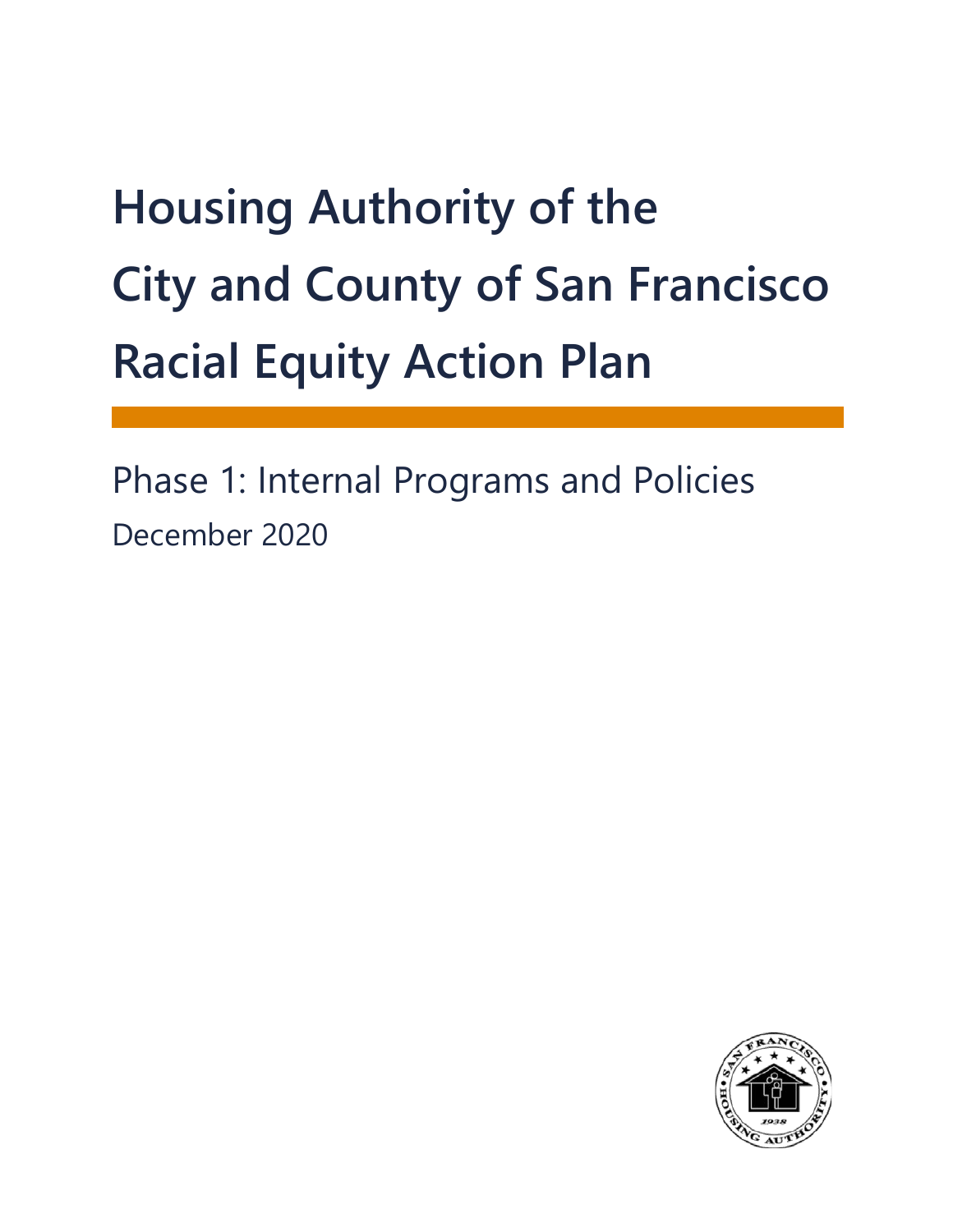#### **Letter from the Acting Executive Director and Transition Lead**

To Staff of the Housing Authority of the City and County of San Francisco and Our Stakeholders:

The Housing Authority of the City and County of San Francisco (Authority) is proud to partner with the Office of Racial Equity in its enactment of the citywide Racial Equity Framework and commits to developing the Racial Equity Action Plans in the two phases established by the Office of Racial Equity. Phase 1 focuses on internal programs and policies, workforce, commissions/boards, and centers on internal, overarching strategies regarding our workforce. Phase 2 focuses on procurement, contracting/grants, and delivery of services and programs to San Franciscans, and will center on external equity indicators and support for historically marginalized communities.

The Authority presents Phase 1 of its Racial Equity Action Plan. The development of this action plan is the initial step of a long-term and iterative process for assessing and improving current workplace conditions and community outcomes with respect to racial equity and addressing any disparities in the way that our policies and practices impact our workforce and our community. We are committed to the prioritization of racial equity in the workplace and our community through ongoing policy analysis and development, training, data collection, and most importantly, strong accountability measures for tracking implementation, progress, effectiveness, and reporting.

The Authority prides itself in having a workforce that reflects the communities we serve but we acknowledge that being in the Bay Area does not, in and of itself, make any one of us immune from racism or injustice. We work in a unique place where poverty, housing, race, and the justice system all intersect, and we work daily to create transformational change that supports the economic and educational growth of individuals and communities to amplify that each and every life matters. We work daily with the results of generations of historic injustices that shape the experiences of our residents and employees. Our careers entwine with individuals of all races, colors, genders, and creeds to exemplify our commitment to housing equity for all our clients. We are committed to ensuring that our workforce, our residents, our community partners, and all our stakeholders are heard and valued.

The Authority has been in a transition period since early 2019. In March 2019, the U.S. Housing and Urban Development (HUD) informed the Authority that it was in default. Accordingly, the Authority entered into a Memorandum of Understanding with the City, dated January 18, 2020, stipulating the requirements for the City to assume responsibility over the Authority's essential functions and for the Authority to outsource programmatic administration to third-party contractors.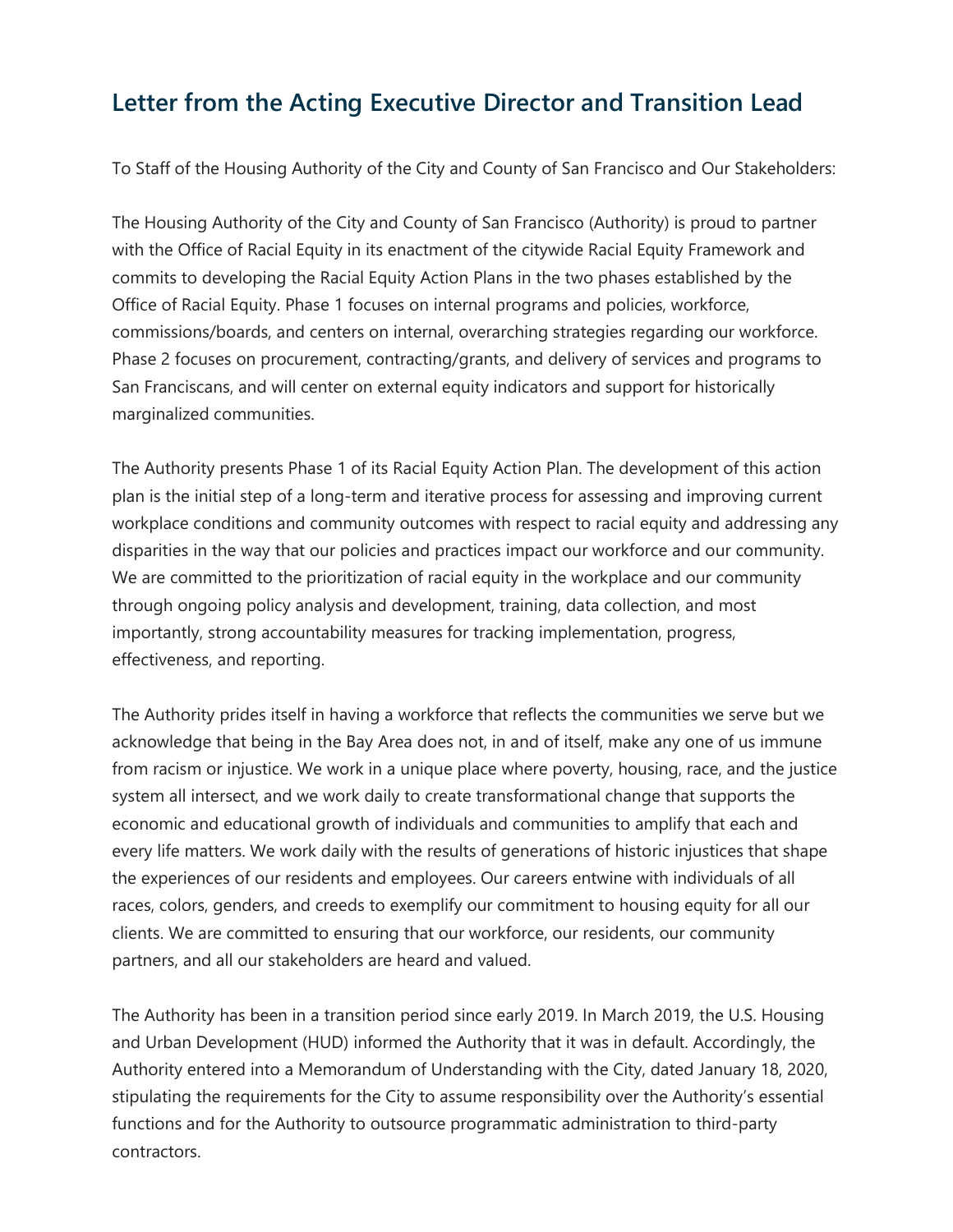With a focus on improving organizational accountability and the quality of life for the over 15,000 marginalized households who rely on the Authority for stable housing, Mayor London Breed appointed me to lead the Transition Team consisting of key personnel from the City. Together we were tasked with an extremely challenging opportunity of leading the transformation of the Authority into a high-functioning program management and reporting organization that provides superior customer service and aligns with the mission and vision of both HUD and the City. On October 1, 2020, the Authority was notified by HUD that it had cured its default, on the one-year anniversary of my appointment. During the transition and over the next decade, racial equity will always be the highest priority in both the workplace and in service delivery.

Respectfully,

Tonia Lediju Acting Executive Director and Transition Lead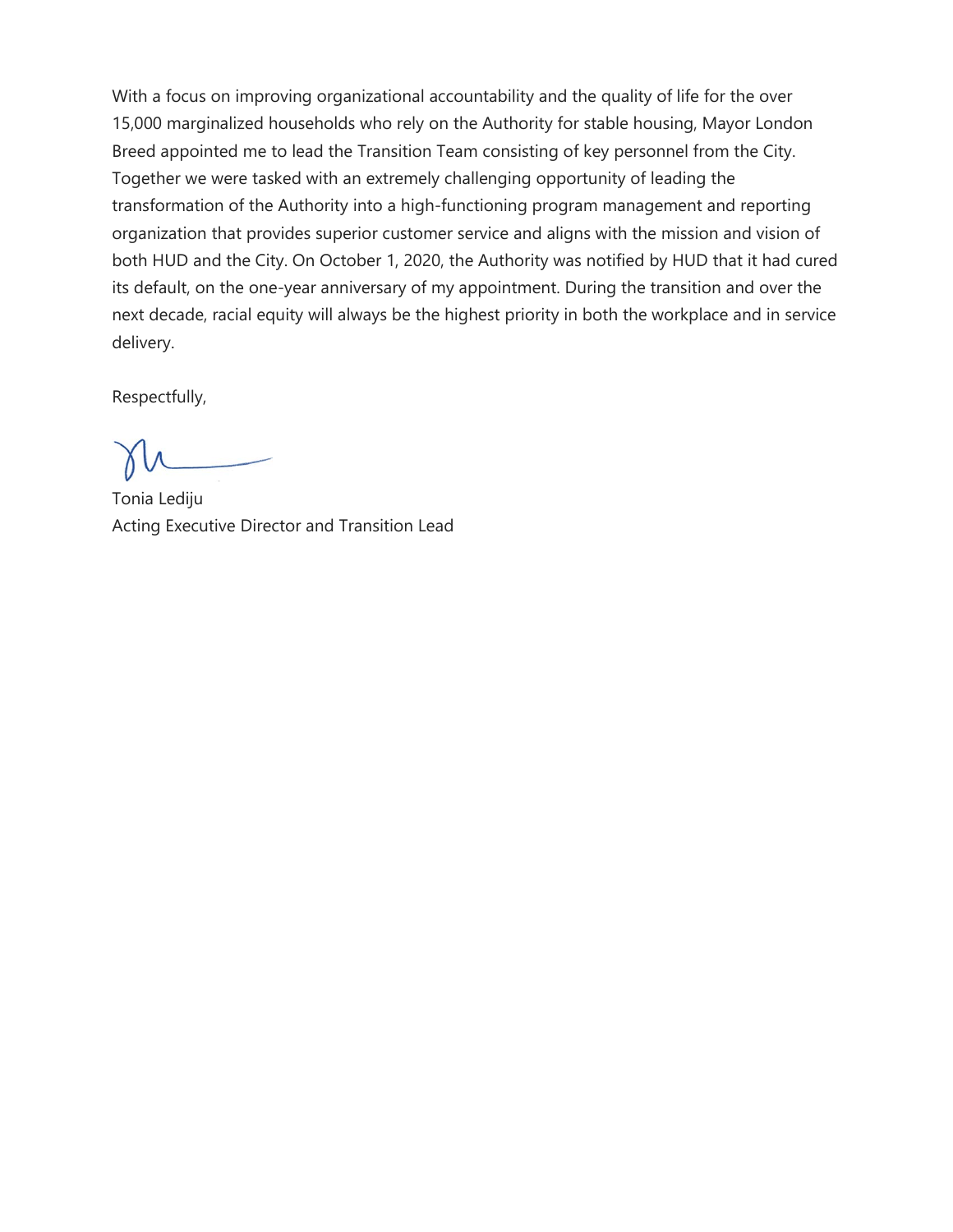## RACIAL EQUITY ACTION PLAN PHASE 1

*A Racial Equity Action Plan (RE Action Plan) shall include Racial Equity indicators to measure current conditions and impact, outcomes resulting from changes made within programs or*  policy, and performance measures to evaluate efficacy, that demonstrate how a City department will address Racial Disparities within the department as well as in external programs. - ORE Legislative Mandate, [Ordinance No. 188-19](https://sfgov.legistar.com/LegislationDetail.aspx?ID=3950582&GUID=9F233DC0-845B-483B-9570-ED75D67A8594)

| Housing Authority of the                                                                                                                                                                                                                                                                                                                      |                                                                                                                                                                                                                                                                                                                            | Last Updated                                                                                                                                                                                                                                                                             |
|-----------------------------------------------------------------------------------------------------------------------------------------------------------------------------------------------------------------------------------------------------------------------------------------------------------------------------------------------|----------------------------------------------------------------------------------------------------------------------------------------------------------------------------------------------------------------------------------------------------------------------------------------------------------------------------|------------------------------------------------------------------------------------------------------------------------------------------------------------------------------------------------------------------------------------------------------------------------------------------|
| City and County of San Francisco (Authority)                                                                                                                                                                                                                                                                                                  |                                                                                                                                                                                                                                                                                                                            | 12/30/2020                                                                                                                                                                                                                                                                               |
| Racial Equity Leads<br>Jason Castleberry, Director of Human Resources<br>castleberryj@sfha.org<br>Kendra Crawford, Director of Public Housing<br>crawfordk@sfha.org                                                                                                                                                                           | Sponsors<br>Tonia Lediju, Acting Executive Director<br>ledijut@sfha.org<br>Linda Mason, General Counsel<br>masonl@sfha.org                                                                                                                                                                                                 | Racial Equity Team<br>Facilitated by the Racial Equity Leads, the Racial Equity<br>Team will consist of working groups representing staff<br>from different classifications and departments within the<br>organization.                                                                  |
| Racial Equity Action Plan Template Key                                                                                                                                                                                                                                                                                                        |                                                                                                                                                                                                                                                                                                                            | <b>Racial Equity Action Plan Sections</b>                                                                                                                                                                                                                                                |
| ACTIONS: specific acts to accomplish to achieve departmental<br>goals<br>RESOURCES COMMITTED: what is needed to perform actions;<br>financial, human, and/or material<br>INDICATORS: quantifiable measure of an action's success; how<br>much, how well, or is anyone better off?<br>TIMELINE: dates denoting the start and end of the action | IMPLEMENTATION: detailed plan on how the action will be<br>accomplished; month, quarter, and/or year<br>STATUS: the action's current status, updated regularly<br>[ongoing   in-progress   completed   not started]<br>LEAD: staff, committee, or body responsible for the action<br>and/or accountable for its completion | Hiring and Recruitment<br>Retention and Promotion<br>3.<br>Discipline and Separation<br>Diverse and Equitable Leadership and Management<br>4.<br>5.<br>Mobility and Professional Development<br>Organizational Culture of Inclusion and Belonging<br>6.<br><b>Boards and Commissions</b> |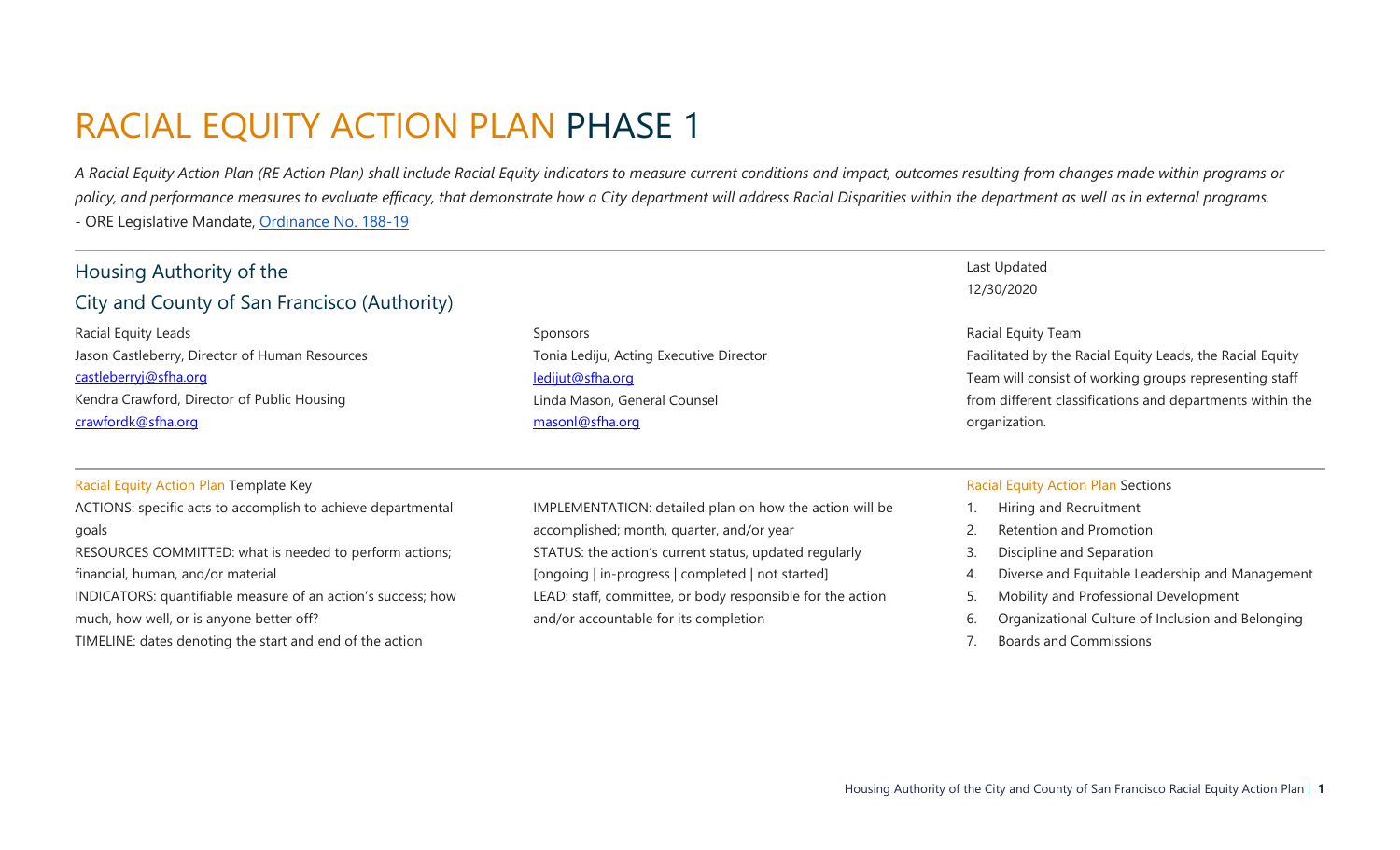### **PROCESS**

The Authority designated two Racial Equity leads to conduct the vulnerable populations assessment, develop and administer a staff survey, and develop the goals and actions outlined in this Racial Equity Action Plan. Because we are committed to promoting a culture of equity, inclusion, and diversity, our next step is to convene a larger Racial Equity team and establish working groups representing staff from different classifications and departments within the organization. This will ensure that the Authority remains accountable to the process and incorporates employee input at all levels. Executive Leadership will serve as sponsors across the focus areas and to support the work of the Racial Equity Team. The Authority will further refine the Racial Equity Action Plan by prioritizing actions and metrics and coordinating implementation to ensure accountability and adherence to established actions and timelines.

### DEPARTMENT BACKGROUND

#### **Number of Employees:** 158 **Annual Operating Budget:** \$54 million

The Authority was established in 1938 and is one of the first and largest housing authorities in the United States. During the first decades after its inception, the Authority constructed many of its current properties still in use today, including Sunnydale and Potrero Terrace and Annex. Over the next forty years, the Authority expanded its portfolio, eventually becoming one of the largest landlords in San Francisco. The Authority's primary programs are its Housing Choice Voucher (HCV) and Public Housing programs, serving over 15,000 residents and reaching all neighborhoods and districts within San Francisco. In recent years, the Authority shifted its efforts from property management to leased housing through the federal U.S. Department of Housing and Urban Development (HUD) program called Rental Assistance Demonstration (RAD), which allows for the transfer of public housing unit property management to third-party management companies while the Authority retains land ownership. The conversion to RAD was the largest in the country and shifted the Authority to a predominantly HCV program.

On March 7, 2019, HUD informed the Authority that it was in default under its HCV and Public Housing programs. The Authority entered into a Memorandum of Understanding with the City, dated January 18, 2020, for the City to assume responsibility and oversight over some of the Authority's essential functions. Under broad policy direction from the Housing Authority Board of Commissioners and the Mayor, the Acting Executive Director and Transition Lead is guiding the organization through its transition from being a direct service provider to a high-performing contract management and performance monitoring organization, ensuring compliance with HUD requirements and consistency with city practices.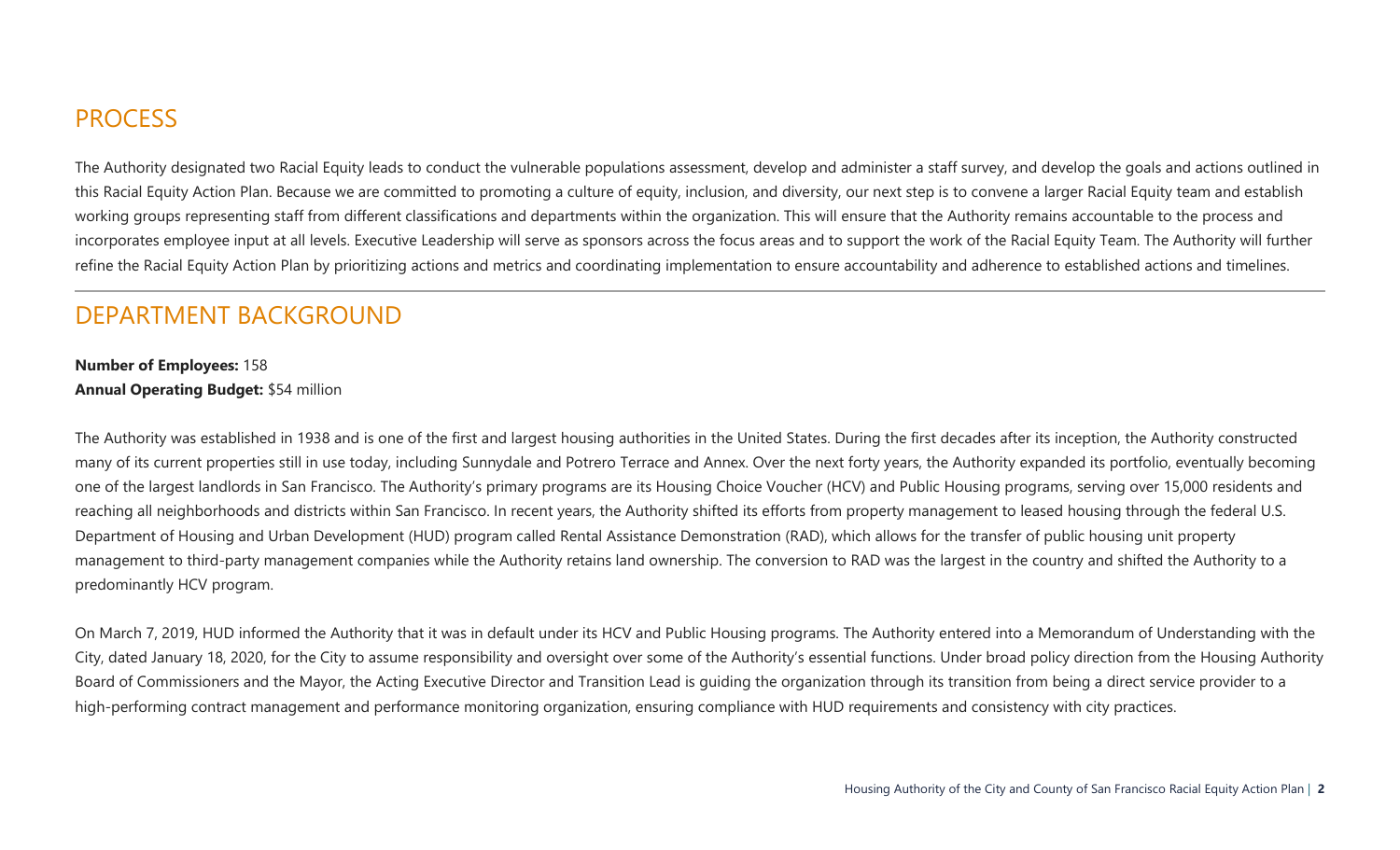The Authority consists of departments in the areas of Housing Choice Voucher and Public Housing, Finance, Human Resources, Procurement, Information Technology, Legal Affairs and Policy, and Housing Development and Modernization. The restructured Authority reports on activities to HUD, the City, and community stakeholders. During this transition period, made more challenging by the COVID-19 public health emergency, the Authority has shifted its efforts to ensure the health and safety of the residents and its employees by implementing several initiatives, with the support of the CARES Act and partnerships with various city departments. Key initiatives are summarized in the table below.

| <b>Initiative</b>                                                         | <b>Description</b>                                                                                                                                                                                                                                                                                                                                                                                                                                                                                                                                                                                                                                                                                                                                                                                |
|---------------------------------------------------------------------------|---------------------------------------------------------------------------------------------------------------------------------------------------------------------------------------------------------------------------------------------------------------------------------------------------------------------------------------------------------------------------------------------------------------------------------------------------------------------------------------------------------------------------------------------------------------------------------------------------------------------------------------------------------------------------------------------------------------------------------------------------------------------------------------------------|
| <b>Food Security</b>                                                      | With grants from the Department of Public Health, Human Services Agency, and the Give2SF COVID-19 Response and Recovery Fund, the<br>$\bullet$<br>Authority has been able to provide groceries weekly to 12,000 households at 46 sites since April 2020.<br>Helped coordinate and deliver approximately 1,500 hot meals to Sunnydale and Potrero to supplement deliveries from the World Central Kitchen.<br>$\bullet$<br>In partnership with the Department of Children, Youth and Their Families, delivered 1,200 well-balanced, nutritious meals weekly to families with<br>$\bullet$<br>children at Plaza East, Bernal Dwellings, and Hayes Valley. (Amid this crisis, the meals children usually eat at school have stopped, so delivering<br>vital nutrition during this time is critical.) |
| Personal Protective Equipment<br>(PPE) and Household Cleaning<br>Supplies | Distributed household cleaning products, paper products, and PPE to residents weekly. Supplies distributed include:<br>Over 2,400 bottles of household cleaning products, such as bleach, laundry detergent, and multi-purpose cleaning solutions<br>$\circ$<br>Over 12,000 rolls of toilet paper and paper towels<br>$\circ$<br>10,000 bottles of hand sanitizer<br>$\Omega$<br>30,000 masks<br>$\circ$<br>1,500 thermometers<br>$\circ$<br>24,000 pairs of gloves<br>$\circ$<br>4,500 hygiene products, such as toothbrushes, toothpaste, deodorant, body soap, and antibacterial hand soap<br>$\circ$                                                                                                                                                                                          |
| Help a Mother Out Initiative                                              | In collaboration with Help a Mother Out, provide 500 diaper boxes (between 88 and 168 diapers per box) monthly to families with children under<br>$\bullet$<br>age three.                                                                                                                                                                                                                                                                                                                                                                                                                                                                                                                                                                                                                         |
| Distance Learning                                                         | In collaboration with HOPE SF and the Human Rights Commission, purchased 500 Chromebooks for children to engage fully in distance learning.<br>$\bullet$<br>Additional families from Plaza East, Westside Courts, Robert B. Pitts, Bernal, and Hayes Valley will participate in this program.<br>Distributed 75 laptops to recent public housing high school graduates heading to college.<br>$\bullet$<br>Partnered with the Department of Technology to ensure access to high-speed internet for all at our sites.<br>$\bullet$<br>Partnered with MOHCD to facilitate and support residents of Sunnydale and Potrero to receive affordable, robust internet connectivity and<br>$\bullet$<br>technology support.                                                                                |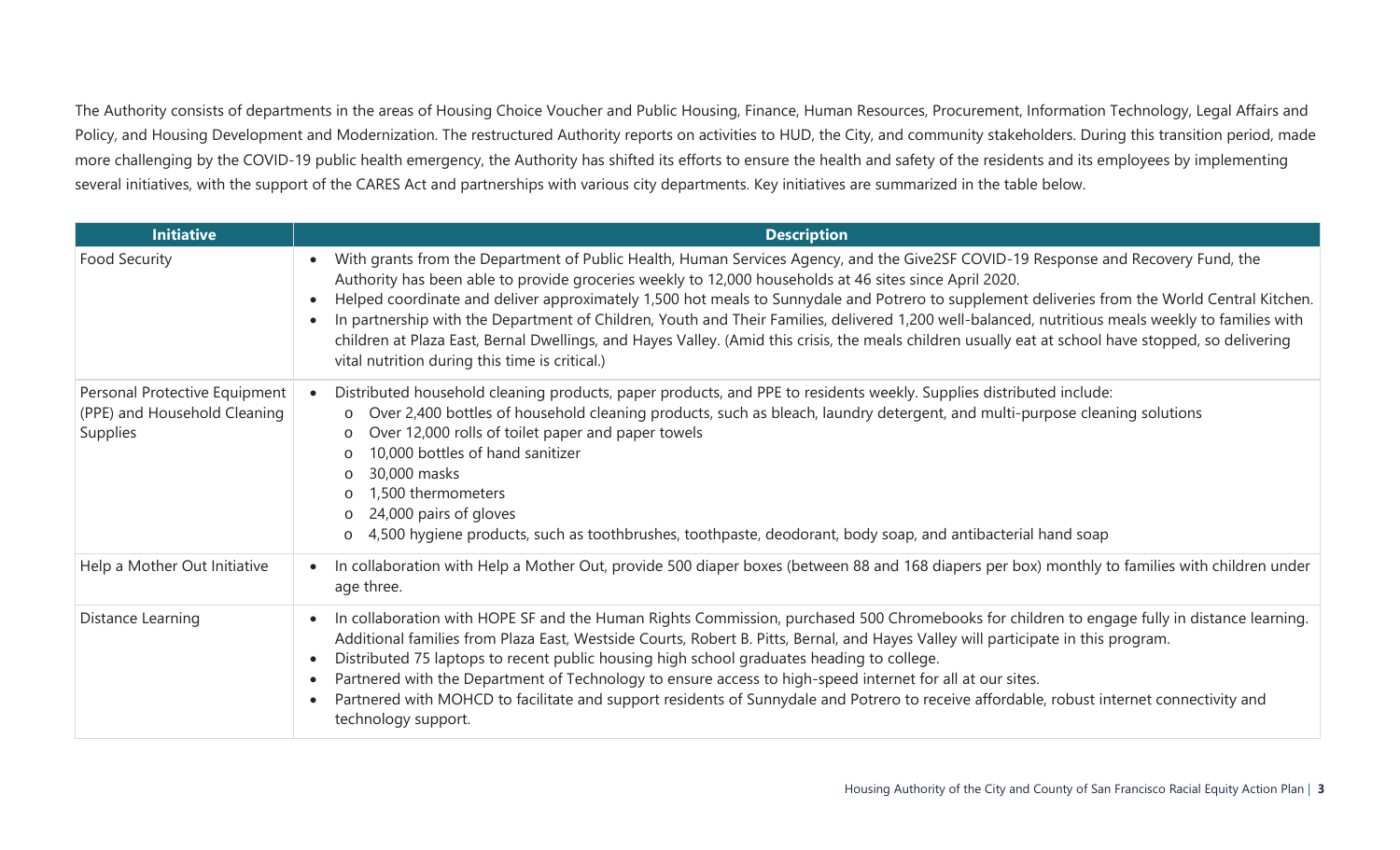| <b>Initiative</b>                  | <b>Description</b>                                                                                                                                                                                                                                                                                                                                                                                                                                     |
|------------------------------------|--------------------------------------------------------------------------------------------------------------------------------------------------------------------------------------------------------------------------------------------------------------------------------------------------------------------------------------------------------------------------------------------------------------------------------------------------------|
| Employee Health and Safety         | Implemented site protocols for sanitizing, cleaning of vehicles and workspaces, social distancing, PPE for staff onsite and daily monitoring of<br>employees' stability and wellness.<br>All staff working on site are provided PPE, including gloves, masks, disinfectants, face shields, Tyvek suits, goggles, hard hats, and ear plugs, as<br>needed.                                                                                               |
| <b>Eviction Prevention Program</b> | Deployed a mass text campaign to nearly 3,000 tenants with cell phone numbers in our system and developed and deployed outreach packets by<br>mail to over 13,000 households who are at the highest risks.<br>Processed interims to assist renters experiencing financial hardships as a result of COVID-19 (loss or reduction of income).<br>Developed and deployed a survey to over 2,800 developers to assess their tenants' needs and assist them. |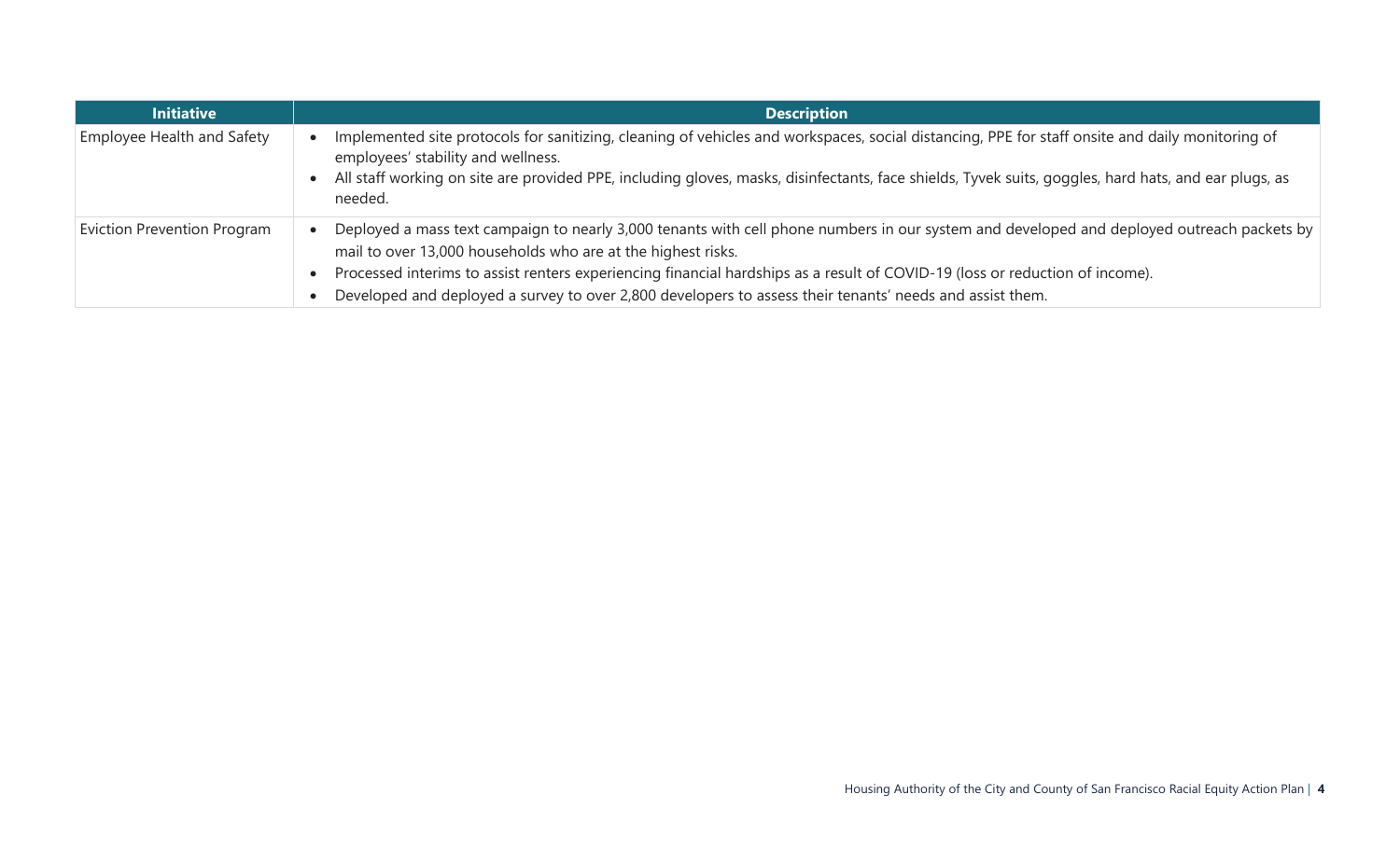### CURRENT WORKFORCE DEMOGRAPHIC DATA

The Authority has historically adhered to federal guidelines on demographics definitions and categories, which are broader than categories used in the City or recommended by the Office of Racial Equity. While remaining compliant with federal demographics data requirements, the Authority will work to enhance the categories used to be more inclusive and allow for consistency and comparability with city departments, as well as peer public housing authorities.

| Race                             | <b>All Classifications</b> |            |                | <b>Administrative</b><br><b>Classifications</b> |                | <b>Craft/Trades</b><br><b>Classifications</b> | <b>Manager/Senior Level</b><br><b>Classifications</b> |            |  |
|----------------------------------|----------------------------|------------|----------------|-------------------------------------------------|----------------|-----------------------------------------------|-------------------------------------------------------|------------|--|
|                                  | <b>Total</b>               | % of Total | <b>Total</b>   | % of Total                                      |                | % of Total                                    | <b>Total</b>                                          | % of Total |  |
| <b>Black/African American</b>    | 53                         | 34%        | 17             | 33%                                             | 36             | 34%                                           | 11                                                    | 33%        |  |
| Asian                            | 27                         | 17%        | 16             | 31%                                             | 11             | 10%                                           |                                                       | 21%        |  |
| White                            | 13                         | 8%         | $\overline{2}$ | 4%                                              | 9              | 8%                                            |                                                       | 9%         |  |
| Hispanic or Latino               | 59                         | 37%        | 11             | 22%                                             | 48             | 45%                                           | 12                                                    | 37%        |  |
| Two or More Races                | 4                          | 3%         | 4              | 8%                                              | $\overline{2}$ | 2%                                            |                                                       | 0%         |  |
| Native Hawaiian/Pacific Islander | $\mathcal{D}$              | 1%         |                | 2%                                              |                | 1%                                            |                                                       | 0%         |  |
| <b>Total</b>                     | 158                        | 100%       | 51             | 100%                                            | 107            | 100%                                          | 33                                                    | 100%       |  |

| Gender       | <b>All Classifications</b> |            |              | <b>Administrative</b><br><b>Classifications</b> |              | <b>Craft/Trades</b><br><b>Classifications</b> | <b>Manager/Senior Level</b><br><b>Classifications</b> |            |
|--------------|----------------------------|------------|--------------|-------------------------------------------------|--------------|-----------------------------------------------|-------------------------------------------------------|------------|
|              | <b>Total</b>               | % of Total | <b>Total</b> | % of Total                                      | <b>Total</b> | % of Total                                    | <b>Total</b>                                          | % of Total |
| Female       | 36                         | 23%        | 29           | 57%                                             |              | 7%                                            |                                                       | 36%        |
| Male         | 122                        | 77%        | 22           | 43%                                             | 100          | 93%                                           | 21                                                    | 64%        |
| <b>Total</b> | 158                        | 100%       |              | 100%                                            | 107          | 100%                                          | 33                                                    | 100%       |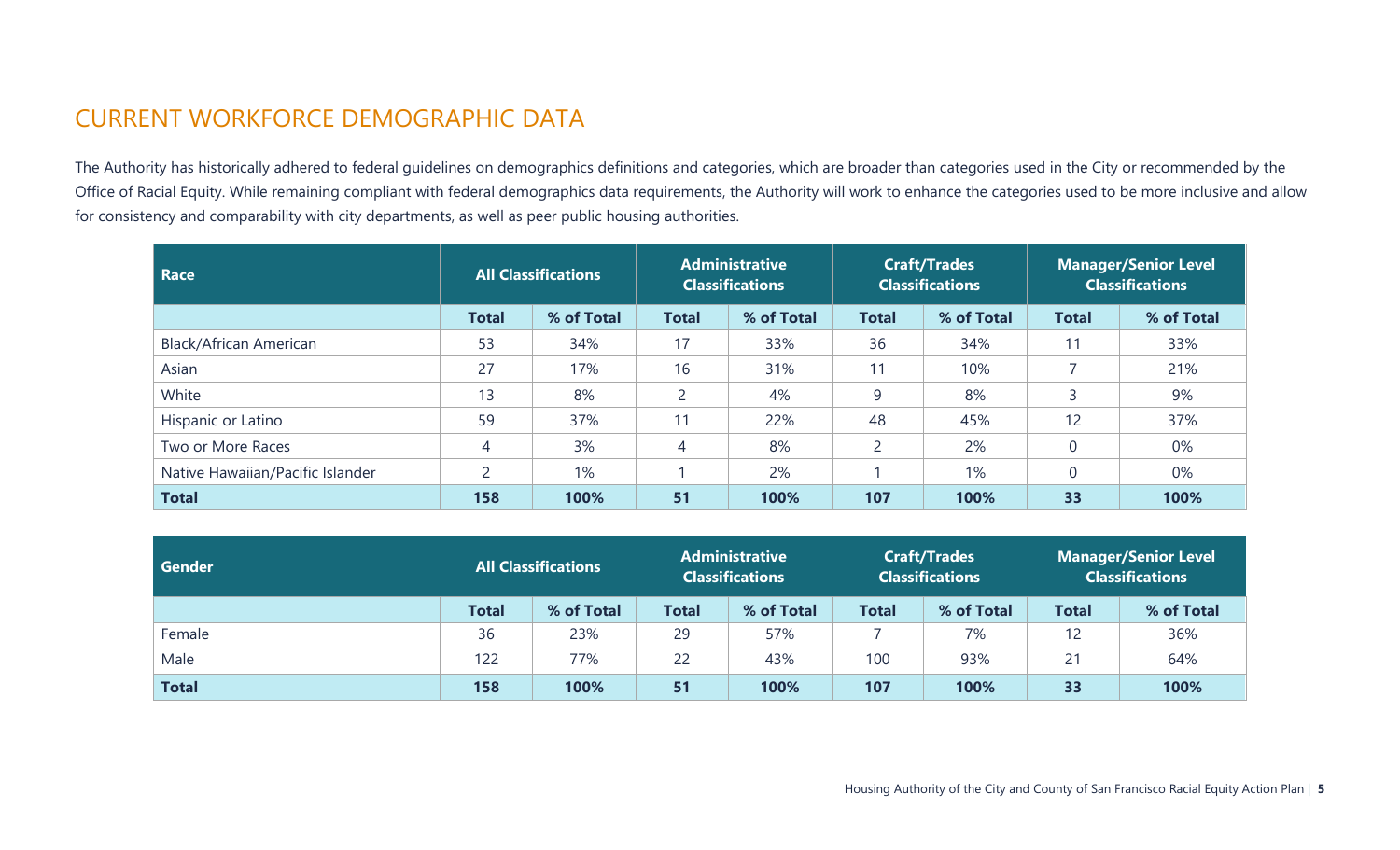### RESULTS FROM DEPARTMENT ASSESSMENT AND EMPLOYEE SURVEY

The Authority surveyed all its employees at the end of 2020 to establish a baseline on which to continue our efforts in measuring employee satisfaction and specific input on the areas of influence within the seven focus areas contained within this Racial Equity Action Plan. To ensure equity in the distribution of our survey, we provided surveys in English, Spanish, and Cantonese, and provided access through both paper forms and electronically. For employees without access to computers as part of their regular job duties, employees were given the opportunity to access computers on-site at the Authority's headquarters and two satellite offices and were given time during the workday to complete the survey. The survey was open for a total of 27 days and reminders were sent out electronically and announced weekly.

A total of 46 employees participated in this survey, representing 29% of the Authority's workforce. We acknowledge the low participate rate and are committed to designing methods to enhance employee participation in future annual surveys. We will continue to assess the results of the survey, prioritize areas to focus on, and develop additional opportunities to engage employees, including through supplemental surveys, interviews, and/or focus groups, to better understand employees' experiences. Below are some key take-aways found in this survey.

- More than 85% of employees agree that it is important for the Authority to make racial equity a priority in the services the Authority provides.
- Over 60% of respondents would like to be actively involved in promoting racial equity initiatives within the Authority, with more than 47% of employees surveyed believed they have the tools needed to address racism within the organization.
- By nearly a two-thirds margin (64%), employees felt comfortable discussing race within their department work setting. Overwhelmingly, 89% of respondents felt they had positive relationships with colleagues of different races within their department. In contrast, 17% have observed racial tension within their departments while the number increases to 36% having observed racial tension within other departments in the Authority.
- 57% of respondents believe promotional opportunities are accessible for everyone, regardless of race or ethnicity, and 48% felt they were being compensated fairly.
- As it pertains to contracted services, 52% of respondents believe the Authority makes a conscious effort to hire contractors who are racially diverse and 48% believe the Authority's hired contractors have the competency to work with communities of color.
- When asked if the Authority's leadership understood the value and importance of making racial and social equity a priority for San Francisco, more than 65% of respondents agreed, and 50% of respondents believe the Housing Authority Board of Commissioners make decisions that reflect this commitment.
- Although many respondents say the Authority does well in its existing efforts on engaging communities of color in decision-making (48%), there remain opportunities to improve. A common thread continues to be engaging in conversations on racial disparities with the community and, in doing so, erasing the stigma associated with these discussions. Increasing communications on these topics and following our policies consistently and transparently are also identified as areas of growth.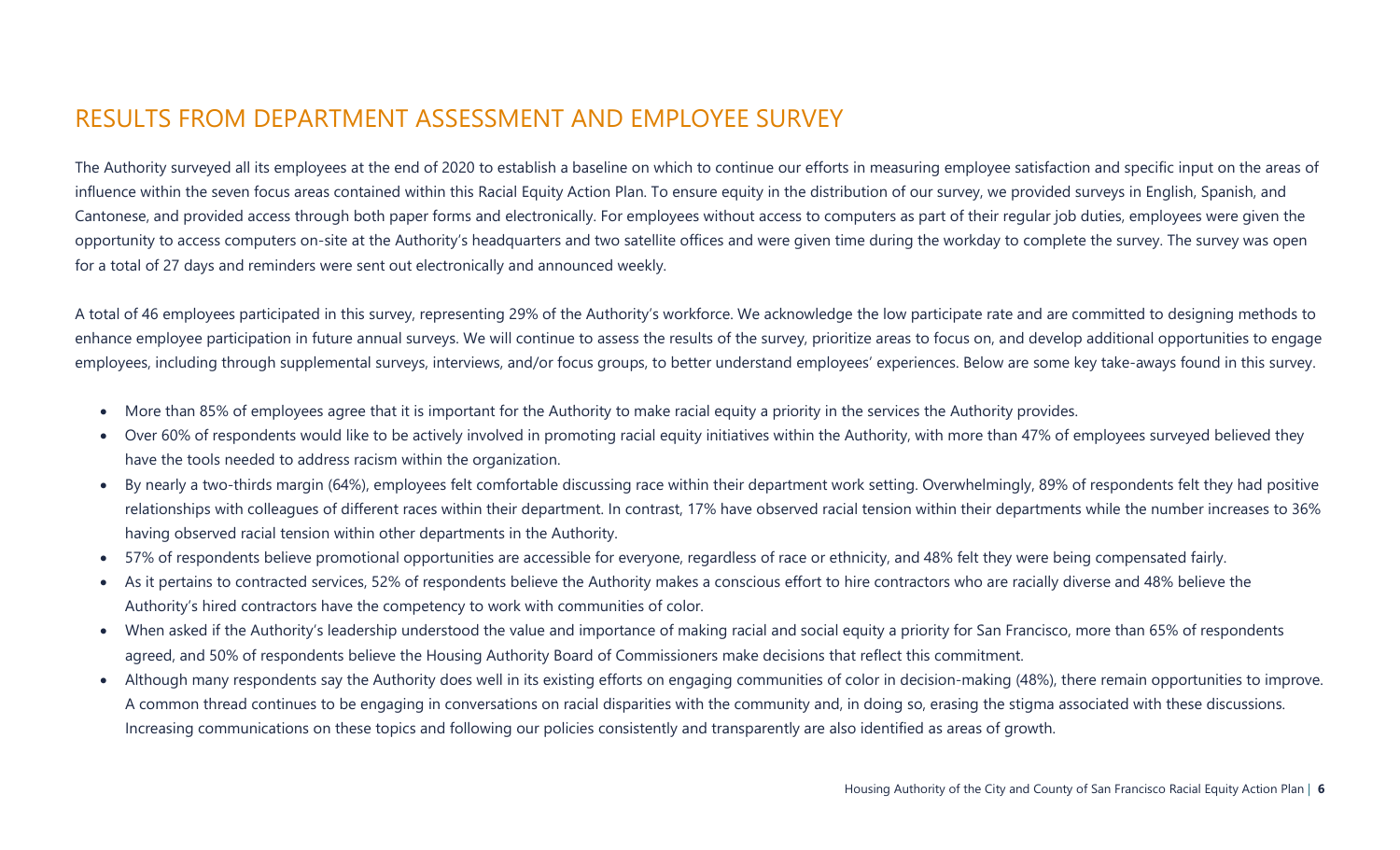### 1. HIRING AND RECRUITMENT

#### **DEPARTMENT GOAL**

The Authority will continue to recruit and hire a diverse workforce that reflects the community it serves across all classifications and racial equity will be a foregrounding and foundational principle.

1.1. Develop a hiring and recruitment policy and procedure that aligns with the Citywide Racial Equity Framework and the Authority's Racial Equity Action Plan.

| <b>ACTIONS</b>                                                                                                                                                                                                                                                                                    | <b>RESOURCES</b><br><b>COMMITTED</b> | <b>INDICATORS</b>   | <b>TIMELINE</b> | <b>IMPLEMENTATION PLAN</b>                                                                                                                                                                                                                                                                                                                                                                                                           | <b>STATUS</b> | <b>LEAD</b>                                  |
|---------------------------------------------------------------------------------------------------------------------------------------------------------------------------------------------------------------------------------------------------------------------------------------------------|--------------------------------------|---------------------|-----------------|--------------------------------------------------------------------------------------------------------------------------------------------------------------------------------------------------------------------------------------------------------------------------------------------------------------------------------------------------------------------------------------------------------------------------------------|---------------|----------------------------------------------|
| 1.1.1.<br>Assess current conditions and barriers that<br>impede 1) potential applicants' ability to<br>competitively apply to available positions,<br>and 2) disallows current, competitive<br>employees to apply.                                                                                | <b>Staff Time</b>                    | Barriers assessment | 2021            | Establish working group for Hiring and<br>Recruitment topic area and develop<br>assessment tool for candidates to determine<br>barriers to employment. The Racial Equity<br>team will review assessment tool results,<br>synthesize findings, and develop solutions<br>to mitigate barriers.                                                                                                                                         | Not Started   | Human<br>Resources/<br>Racial Equity<br>Team |
| 1.1.2.<br>Implement an annual staff survey to assess<br>departmental diversity and inclusivity that<br>would inform hiring and recruitment goals,<br>particularly looking for gaps within data.<br>Survey data and results are disaggregated<br>and included in the Authority's annual<br>review. | <b>Staff Time</b>                    | Annual survey       | 2021            | Developed and deployed a survey to all staff In Progress<br>in November 2020. This will establish a<br>baseline on which to continue our efforts in<br>measuring employee satisfaction and<br>specific input around the seven focus areas.<br>The Racial Equity Team is currently<br>analyzing the data and will document<br>findings and implement recommendations,<br>and will revisit and recalibrate with each<br>annual survey. |               | Human<br>Resources/<br>Racial Equity<br>Team |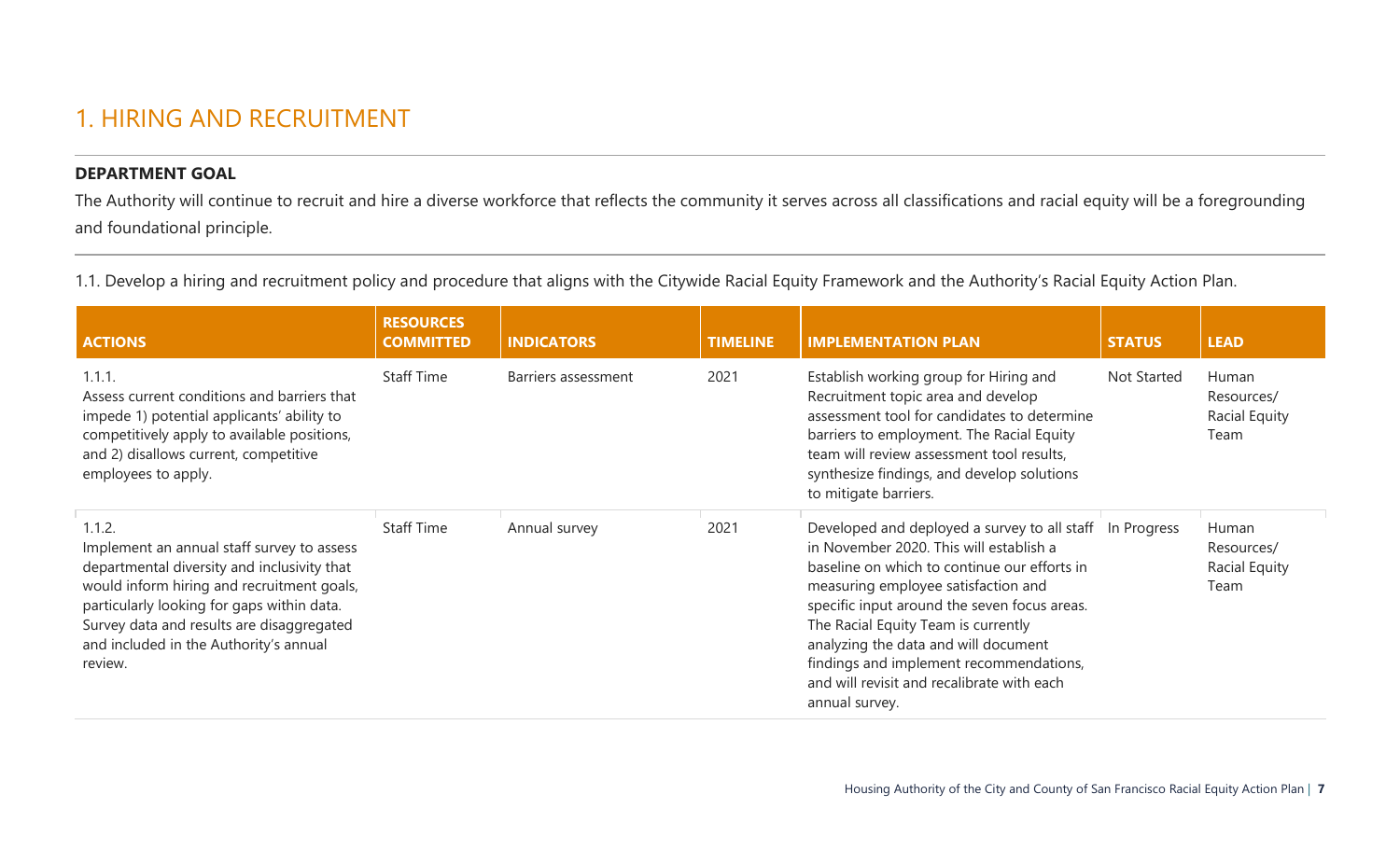| 1.1.3.                                       | <b>Staff Time</b> | Policy is created,        | 2021 | Conduct research and develop policy with     | <b>Not Started</b> | <b>Human</b>  |
|----------------------------------------------|-------------------|---------------------------|------|----------------------------------------------|--------------------|---------------|
| Draft and release an equitable and inclusive |                   | implemented, and reviewed |      | input from the Racial Equity Team.           |                    | Resources/    |
| hiring and recruitment policy that includes  |                   | annually                  |      | Distribute to Executive Leadership for       |                    | Racial Equity |
| learnings and feedback from staff survey     |                   |                           |      | feedback and distribute final version to all |                    | Team          |
| and applicant barriers assessment.           |                   |                           |      | staff. Schedule annual review with Executive |                    |               |
|                                              |                   |                           |      | Leadership.                                  |                    |               |

1.2. Strengthen recruitment and hiring strategies to attract and cultivate diverse candidates at all levels of the department.

| <b>ACTIONS</b>                                                                                                                                                                                                                                                                 | <b>RESOURCES</b><br><b>COMMITTED</b> | <b>INDICATORS</b>                                                                                | <b>TIMELINE</b> | <b>IMPLEMENTATION PLAN</b>                                                                                                                                                                                                                                                                                                                                                                                                                                                          | <b>STATUS</b> | <b>LEAD</b>                                         |
|--------------------------------------------------------------------------------------------------------------------------------------------------------------------------------------------------------------------------------------------------------------------------------|--------------------------------------|--------------------------------------------------------------------------------------------------|-----------------|-------------------------------------------------------------------------------------------------------------------------------------------------------------------------------------------------------------------------------------------------------------------------------------------------------------------------------------------------------------------------------------------------------------------------------------------------------------------------------------|---------------|-----------------------------------------------------|
| 1.2.1.<br>Develop a clear and expansive recruitment<br>process that addresses most basic barriers<br>to access to employment opportunities, and<br>stretches beyond existing outreach<br>protocols to non-traditional outlets and<br>networks. Map and track outreach efforts. | <b>Staff Time</b>                    | Candidate pool is<br>increasingly more diverse<br>and referred from a<br>multiplicity of sources | 2021            | Assess existing outreach efforts. Work with<br>departments in the City, including the<br>Department of Human Resources and Office<br>of Racial Equity, to identify more expansive<br>outlets and networks and leverage shared<br>resources. Identify community partners and<br>non-traditional outlets by classification and<br>build relationships for future recruitment<br>efforts. Update mapping of outreach efforts<br>and develop tracking mechanism and<br>review annually. | Not Started   | Human<br>Resources/<br><b>Racial Equity</b><br>Team |
| 1.2.2.<br>Foster relationships with non-traditional<br>outlets, community-based organizations,<br>BIPOC professional networks, re-entry<br>programs, SFUSD and community college<br>systems that could feed into open positions.                                               | <b>Staff Time</b>                    | Candidate pool is<br>increasingly more diverse<br>and referred from a<br>multiplicity of sources | 2022            | Identify non-traditional outlets, community-<br>based organizations, BIPOC professional<br>networks, local and national academic<br>institutions and other outlets by<br>classification and build relationships for<br>future recruitment efforts. Update mapping<br>of outreach efforts and develop tracking<br>mechanism and review annually.                                                                                                                                     | Not Started   | Human<br>Resources/<br>Executive<br>Leadership      |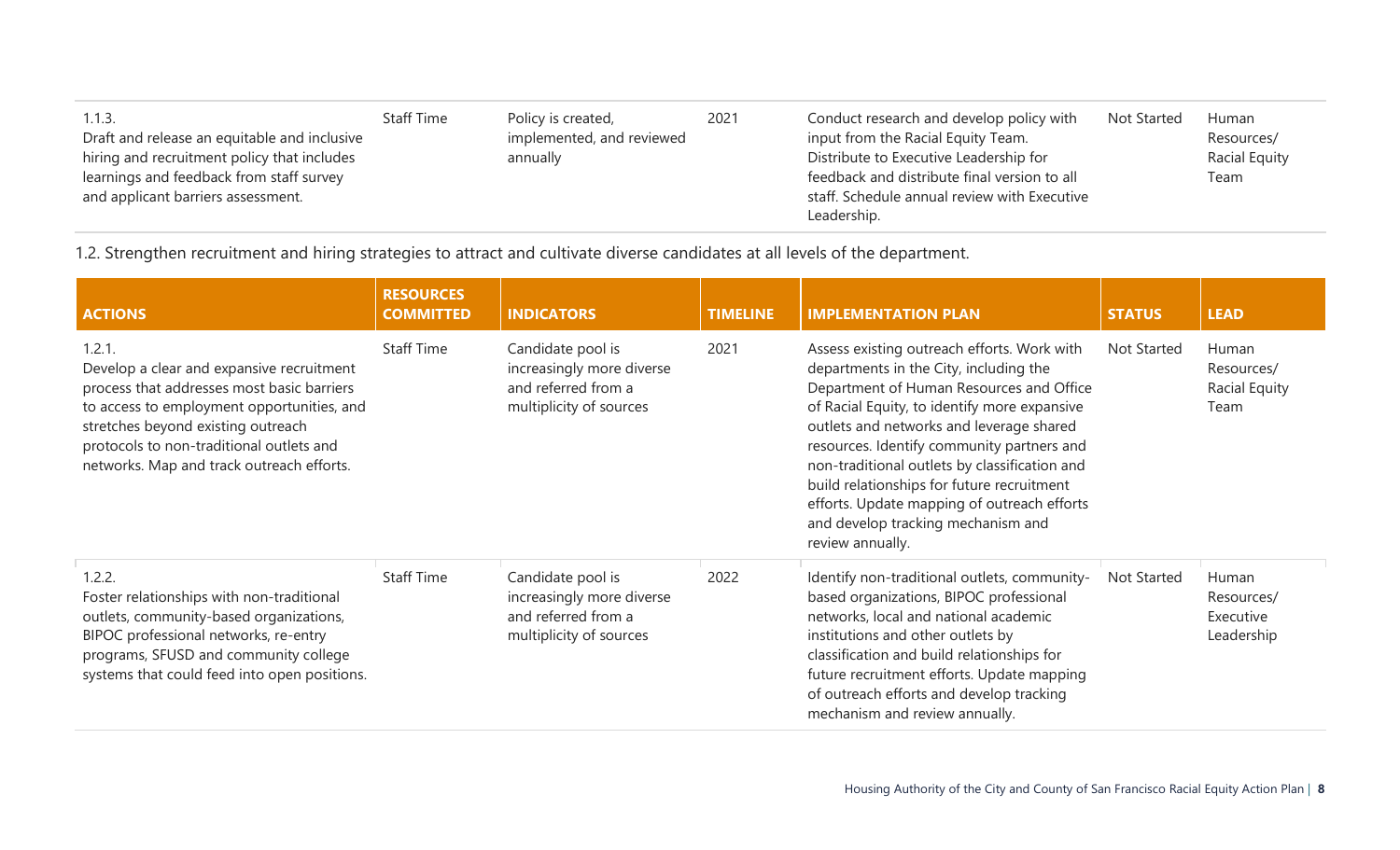| 1.2.3.<br>Review, simplify, and standardize job<br>descriptions and minimum qualifications<br>(MQ's) to remove any barriers to attracting<br>diverse candidates and those with non-<br>traditional backgrounds. Include multiple<br>ways to apply to a position.                                                                                                     | <b>Staff Time</b> | Job descriptions display<br>consistent, relevant and<br>inclusive language<br>Candidate pool is<br>increasingly more diverse | 2021 | Review job descriptions and minimum<br>qualifications for each classification and<br>assess along with industry best practices.<br>Identify gaps and recommend adjustments<br>to minimum qualifications. Meet and confer<br>with bargaining units if necessary.                                                                                                                                                                         | <b>Not Started</b> | Human<br>Resources/<br><b>Racial Equity</b><br>Team |
|----------------------------------------------------------------------------------------------------------------------------------------------------------------------------------------------------------------------------------------------------------------------------------------------------------------------------------------------------------------------|-------------------|------------------------------------------------------------------------------------------------------------------------------|------|-----------------------------------------------------------------------------------------------------------------------------------------------------------------------------------------------------------------------------------------------------------------------------------------------------------------------------------------------------------------------------------------------------------------------------------------|--------------------|-----------------------------------------------------|
| 1.2.4.<br>Interrogate necessity of minimum<br>qualifications (MQs) that may<br>disproportionately create racial inequities in<br>hiring and recruitment. Consider the option<br>of learning on the job or relevance of<br>transferable skills. Remove<br>unnecessary/outdated MQs for certain<br>classifications to expedite hiring and allow<br>for greater equity. | <b>Staff Time</b> | An increase in applicants<br>with more diverse life,<br>education, and professional<br>experiences                           | 2021 | Leverage feedback from the Candidate<br>Barriers Assessment tool (1.1.1) to prioritize<br>which job classifications have high barrier<br>minimum qualifications. Prioritize those for<br>review and revise accordingly so that the<br>minimum qualifications reflect needed<br>language to increase applicants with more<br>diverse life, education, and professional<br>experiences, and to mitigate any other<br>barriers identified. | <b>Not Started</b> | Human<br>Resources/<br>Racial Equity<br>Team        |
| 1.2.5.<br>Review the need for supplemental<br>questions. Does the job require the<br>applicant to write well as a part of their job<br>duties? If not, reconsider supplemental<br>essay questions, unless grammar and other<br>writing skills will not be considered.                                                                                                | <b>Staff Time</b> | An increase in applicants<br>with more diverse life,<br>education, and professional<br>experiences                           | 2021 | Leverage feedback from the Candidate<br>Barriers Assessment tool (1.1.1) to prioritize<br>which job classifications have high barrier<br>minimum qualifications. Review all<br>supplemental questions to ensure they are<br>relevant and revise accordingly.                                                                                                                                                                            | <b>Not Started</b> | Human<br>Resources/<br>Racial Equity<br>Team        |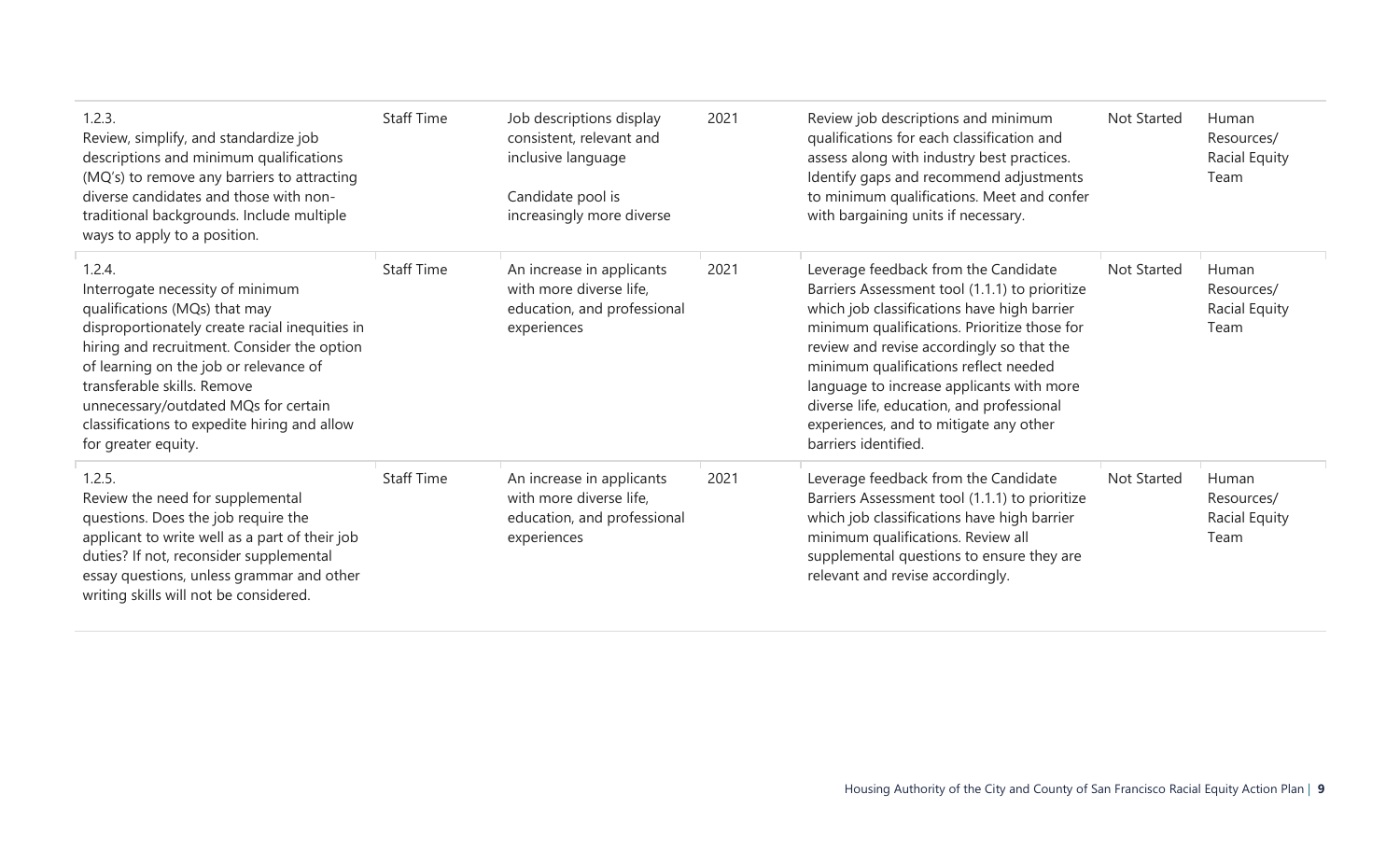| 1.2.6.<br>Reject the practice of "degree inflation"<br>which exacerbates racial disparities in<br>educational and wealth attainment by<br>requiring a four-year college degree for jobs<br>that previously did not. Be specific about<br>the hard and soft skills needed for the role.    | <b>Staff Time</b> | An increase in applicants<br>with more diverse life,<br>education, and professional<br>experiences | 2021 | Leverage feedback from the Candidate<br>Barriers Assessment tool (1.1.1) to prioritize<br>which job classifications have high barrier<br>minimum qualifications. Review all job<br>descriptions for education requirements and<br>job duties along with industry standard.<br>Revise minimum qualifications accordingly. | Not Started | <b>Human</b><br>Resources/<br>Racial Equity<br>Team |
|-------------------------------------------------------------------------------------------------------------------------------------------------------------------------------------------------------------------------------------------------------------------------------------------|-------------------|----------------------------------------------------------------------------------------------------|------|--------------------------------------------------------------------------------------------------------------------------------------------------------------------------------------------------------------------------------------------------------------------------------------------------------------------------|-------------|-----------------------------------------------------|
| 1.2.7.<br>Require outside recruiters to comply with<br>departmental standards for equitable and<br>inclusive hiring to ensure the production of<br>diverse and qualified candidates. Use<br>outside recruiters who bring an equity lens<br>and culturally-competent skills to their work. | <b>Staff Time</b> | Candidate pool is<br>increasingly more diverse<br>and referred from a variety<br>of sources        | 2023 | When using outside recruiters (none at this<br>time), require their diversity policy for<br>review to ensure they abide by Authority<br>standards for equitable and inclusive hiring.                                                                                                                                    | Not Started | Human<br>Resources                                  |

1.3. Invest in a diverse and equitable talent pool by formalizing robust internship, fellowship, pre-apprenticeship and apprenticeship programs, and provide equal opportunity towards permanent employment.

| <b>ACTIONS</b>                                                                                                                                                                                                      | <b>RESOURCES</b><br><b>COMMITTED</b> | <b>INDICATORS</b>                                                                             | <b>TIMELINE</b> | <b>IMPLEMENTATION</b>                                                                                                                                                                                                                                                                                                                                            | <b>STATUS</b> | <b>LEAD</b>                                  |
|---------------------------------------------------------------------------------------------------------------------------------------------------------------------------------------------------------------------|--------------------------------------|-----------------------------------------------------------------------------------------------|-----------------|------------------------------------------------------------------------------------------------------------------------------------------------------------------------------------------------------------------------------------------------------------------------------------------------------------------------------------------------------------------|---------------|----------------------------------------------|
| 1.3.1.<br>Create, maintain, and develop internship<br>stipends and paid fellowship opportunities.<br>Be clear and upfront about the ability to<br>fund internships and fellowships during the<br>interview process. | <b>Staff Time</b>                    | Number of paid<br>interns/fellows, increase<br>annually or meets<br>department needs/capacity | 2022            | Expand participation in internship programs,<br>including the City's Public Service Trainee<br>and San Francisco Fellows programs, as well<br>as City College and local high school STEM<br>programs. Work with departments in the<br>City, including the Department of Human<br>Resources, to identify additional<br>opportunities and leverage shard networks. | In Progress   | Human<br>Resources/<br>Racial Equity<br>Team |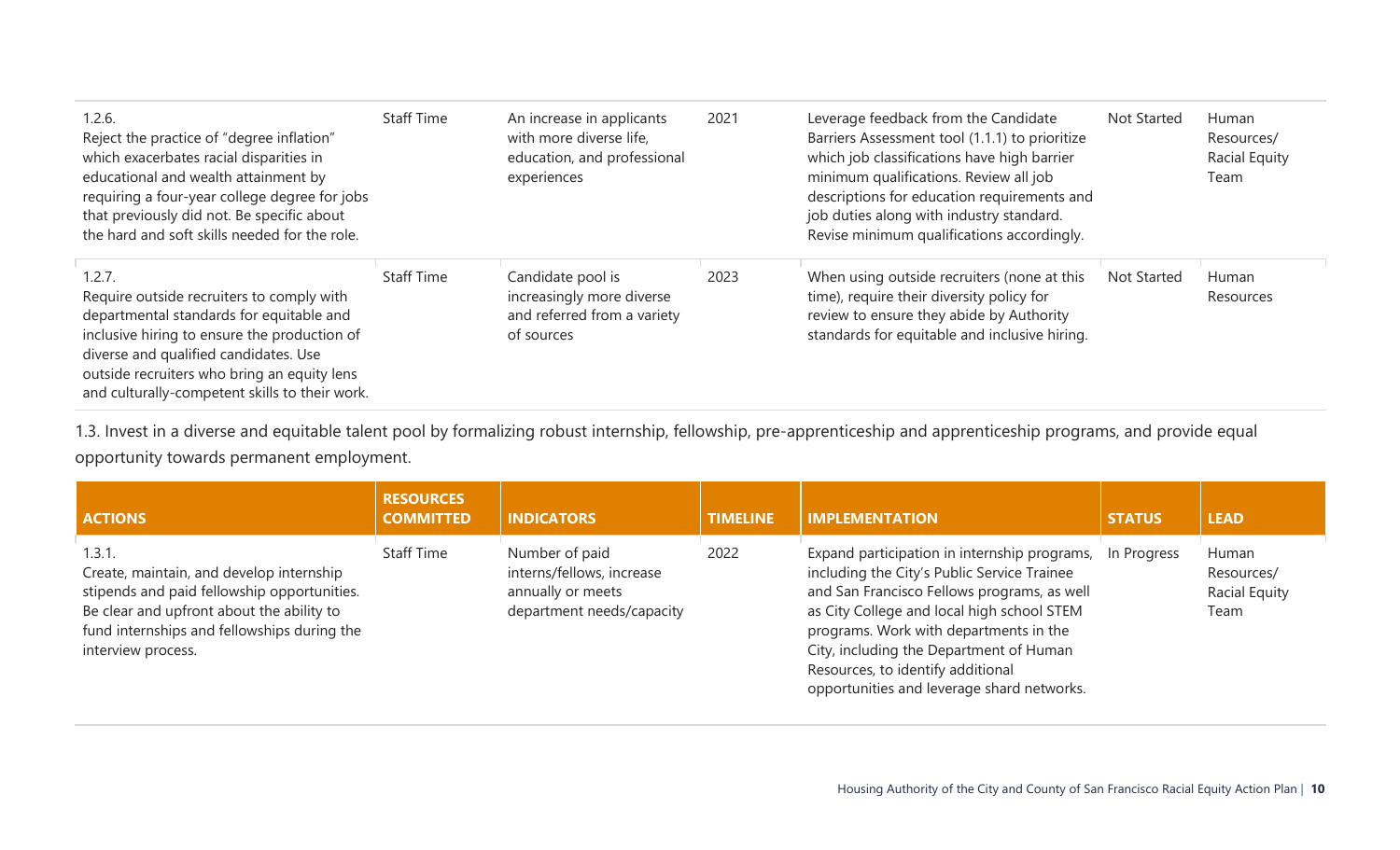|                                                                                                                                                                                                                                                                                                                                                    |                   |                                                                                                                      |      | Formalize internship program with a<br>feedback mechanism, opportunity for<br>mentorship, including how to navigate the<br>civil service process.                                                                                                                                                                                                                                                                                                        |             |                                              |
|----------------------------------------------------------------------------------------------------------------------------------------------------------------------------------------------------------------------------------------------------------------------------------------------------------------------------------------------------|-------------------|----------------------------------------------------------------------------------------------------------------------|------|----------------------------------------------------------------------------------------------------------------------------------------------------------------------------------------------------------------------------------------------------------------------------------------------------------------------------------------------------------------------------------------------------------------------------------------------------------|-------------|----------------------------------------------|
| 1.3.2.<br>Identify and secure a minimum number of<br>departmental summer placements and<br>employee mentors for participants in the<br>Mayor's Opportunities for All program.                                                                                                                                                                      | <b>Staff Time</b> | Number of Opportunities for<br>All placements and mentors                                                            | 2022 | Explore where potential placement for an<br>Opportunities for All internship would be<br>appropriate, including identifying how to<br>fund the placement.                                                                                                                                                                                                                                                                                                | Not Started | Human<br>Resources                           |
| 1.3.3.<br>Disrupt employment patterns relying on a<br>'feeder model' that consistently pulls<br>candidates from the elite institutions and<br>universities. Target local community<br>colleges, trade schools, training programs,<br>re-entry programs, public high schools, etc.<br>e.g. SF Unified School District's Career<br>Pathways Program. | <b>Staff Time</b> | Internship/fellowship<br>candidate pool is<br>increasingly more diverse<br>and referred from a variety<br>of sources | 2022 | Expand network of outlets and establish<br>relationships for future recruitment efforts.<br>Expand participation in internship programs,<br>including in the City's Public Service Trainee<br>and San Francisco Fellows programs, as well<br>as through City College and local high<br>schools STEM programs. For trades<br>classifications, the Authority worked with<br>bargaining units to expand opportunities in<br>skilled trades apprenticeships. | In Progress | Human<br>Resources                           |
| 1.3.4.<br>Include opportunities to expand collective<br>knowledge regarding diversity, equity, and<br>inclusion.                                                                                                                                                                                                                                   | <b>Staff Time</b> | Number of opportunities<br>during internship/fellowship                                                              | 2022 | When formalizing internship program<br>(1.3.1), develop and incorporate curriculum<br>specific for interns that focuses on diversity,<br>equity and inclusion. Provide opportunities<br>for interns to participate on the Authority's<br>Racial Equity Team.                                                                                                                                                                                             | Not Started | Human<br>Resources/<br>Racial Equity<br>Team |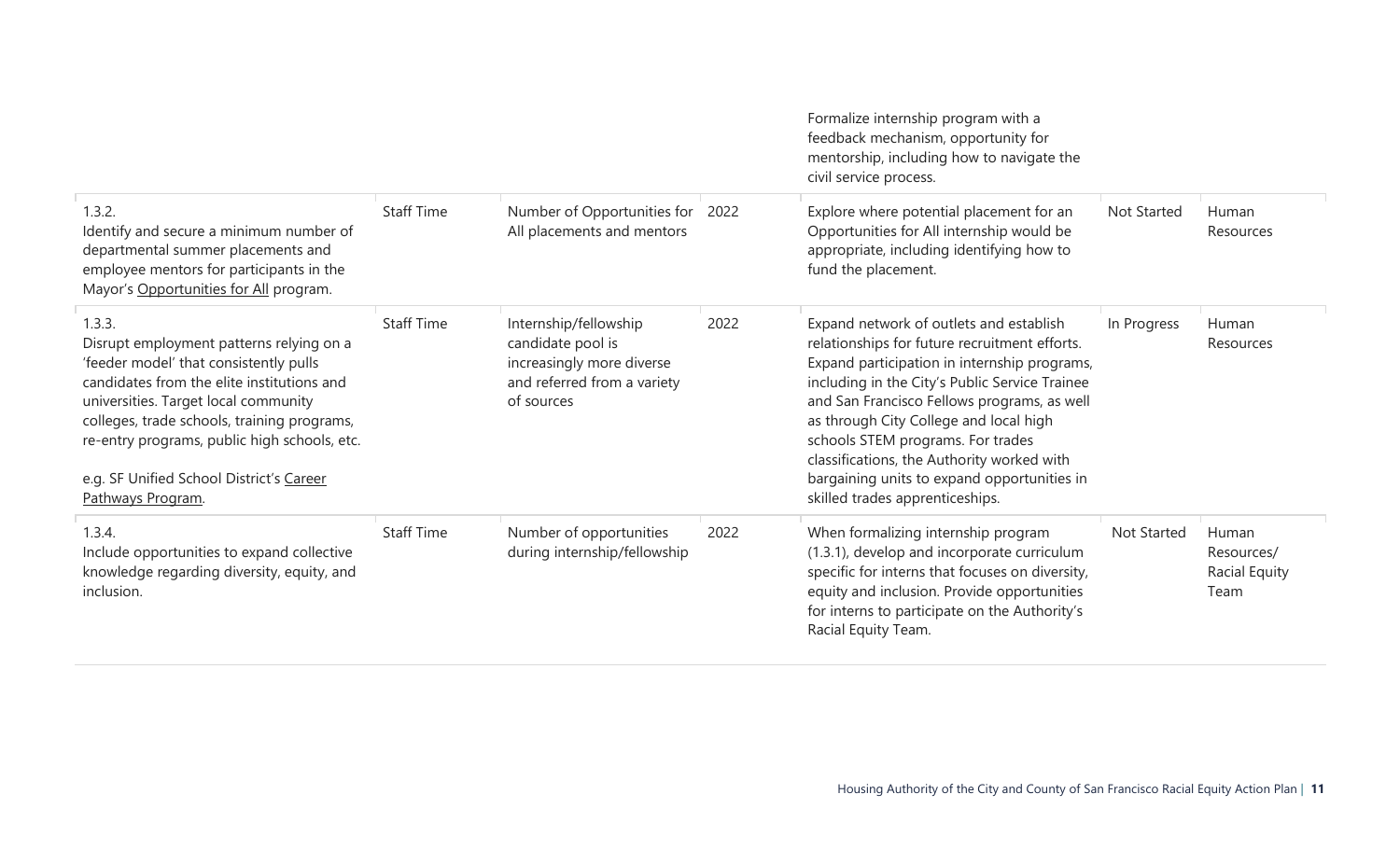| 1.3.5.                                        | <b>Staff Time</b> | Tracking system           | 2022 | When formalizing internship program       | In Progress | Human                |
|-----------------------------------------------|-------------------|---------------------------|------|-------------------------------------------|-------------|----------------------|
| Track and evaluate outcomes including         |                   | implemented               |      | (1.3.1), develop and implement a tracking |             | Resources/           |
| reviewing the application process and         |                   |                           |      | system and evaluate outcomes, including   |             | <b>Racial Equity</b> |
| resulting hires by race/ethnicity, to address |                   | Percentage of evaluations |      | review of the application process. Ensure |             | Team                 |
| any fallout due to bias. Collect constructive |                   | completed                 |      | that the program has a feedback           |             |                      |
| feedback of intern and fellowship             |                   |                           |      | mechanism and a review process to address |             |                      |
| experiences. Adjust programs accordingly.     |                   | Internship/fellowship     |      | and incorporate that feedback, where      |             |                      |
|                                               |                   | program updated before    |      | appropriate.                              |             |                      |
|                                               |                   | next cycle                |      |                                           |             |                      |

1.4. Commit to standardized, transparent, and participatory recruiting and onboarding.

| <b>ACTIONS</b>                                                                                              | <b>RESOURCES</b><br><b>COMMITTED</b> | <b>INDICATORS</b>                                                                | <b>TIMELINE</b> | <b>IMPLEMENTATION</b>                                                                                                                                                                                                                                                                                      | <b>STATUS</b> | <b>LEAD</b>                                  |
|-------------------------------------------------------------------------------------------------------------|--------------------------------------|----------------------------------------------------------------------------------|-----------------|------------------------------------------------------------------------------------------------------------------------------------------------------------------------------------------------------------------------------------------------------------------------------------------------------------|---------------|----------------------------------------------|
| 1.4.1.<br>Maintain a standardized and holistic<br>interview process with structured interview<br>questions. | <b>Staff Time</b>                    | Standardized interview<br>process with a set of<br>inclusive interview questions | 2021            | The Human Resources department currently<br>reviews all interview questions to ensure<br>they are standardized and structured but<br>will enhance this review to ensure questions<br>are inclusive and non-discriminatory, also<br>leveraging data from the Candidate Barriers<br>Assessment tool (1.1.1). | In Progress   | Human<br>Resources/<br>Racial Equity<br>Team |
| 1.4.2.<br>Ensure a diverse hiring panel for each<br>interview.                                              | <b>Staff Time</b>                    | Demographic composition<br>of panels<br>Increase in diverse interview<br>panels  | 2021            | Develop clear guidelines for hiring<br>managers to ensure hiring panels are<br>diverse, equitable, and inclusive. Develop a<br>methodology to document and track the<br>demographic composition of hiring panels.                                                                                          | Not Started   | Human<br>Resources                           |
| 1.4.3.<br>Train staff on conducting interviews, taking<br>care to focus on implicit bias and equity.        | <b>Staff Time</b>                    | Interview panels will be<br>increasingly more equitable                          | 2021            | Develop and implement an interview and<br>hiring training program that focuses on<br>implicit bias and equity. Train panelists and<br>implement program.                                                                                                                                                   | Not Started   | Human<br>Resources                           |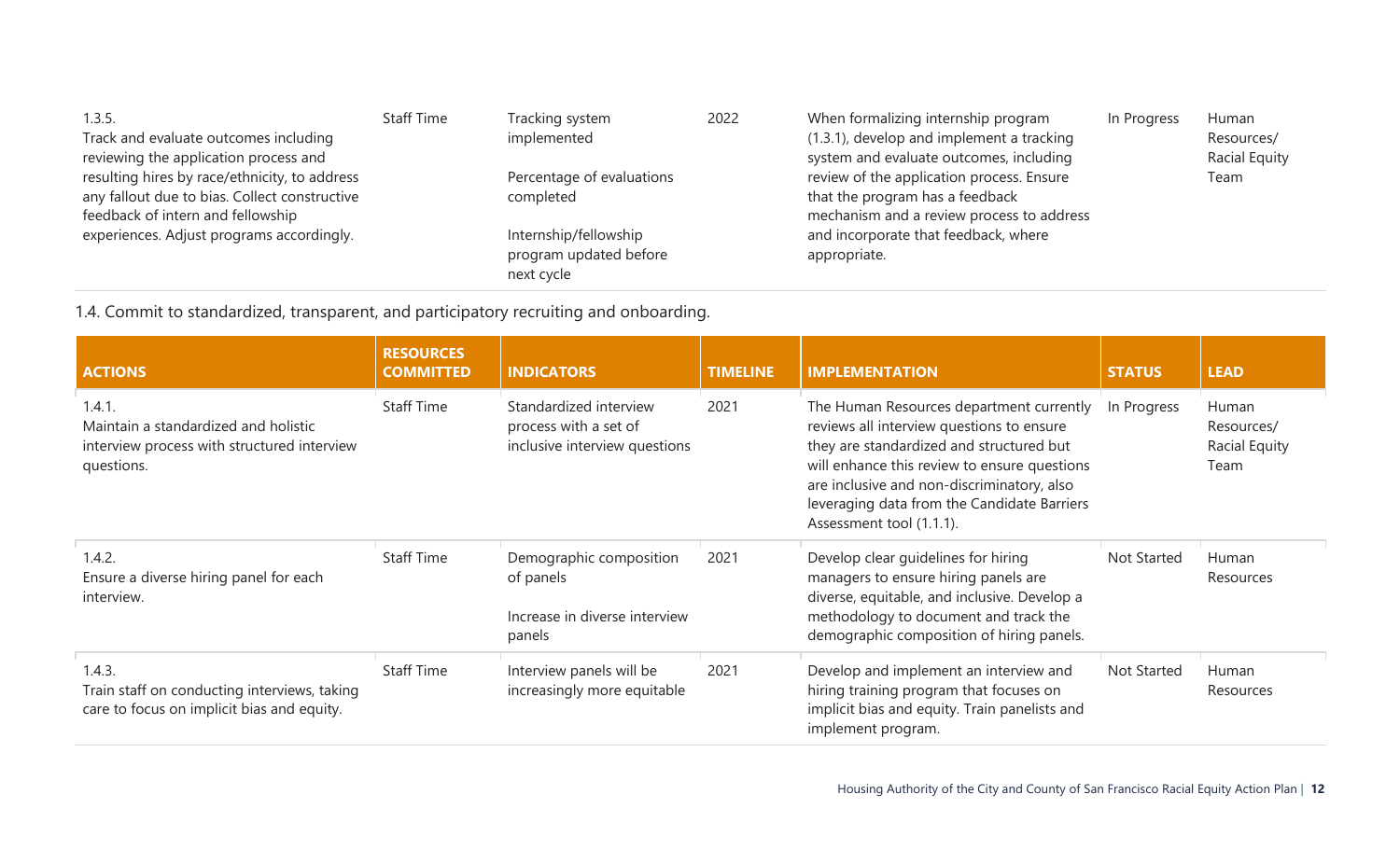| 1.4.4.<br>Adopt a tool to track application progress<br>and reach assistance through multiple<br>means to reach more job seekers.                                                                                    | <b>Staff Time</b> | Tool created and<br>implemented<br>Number of applicants<br>increased<br>Increased assistance to job                             | 2021 | Formalize tracking tool. Develop and<br>provide candidates with a quide to<br>understand the Civil Service process,<br>timelines, and who to contact with<br>questions.                                                                                                                                                                                                                  | In Progress | Human<br>Resources                             |
|----------------------------------------------------------------------------------------------------------------------------------------------------------------------------------------------------------------------|-------------------|---------------------------------------------------------------------------------------------------------------------------------|------|------------------------------------------------------------------------------------------------------------------------------------------------------------------------------------------------------------------------------------------------------------------------------------------------------------------------------------------------------------------------------------------|-------------|------------------------------------------------|
| 1.4.5.<br>Share and post all job openings internally,<br>whenever possible. Abide by department's<br>RE Action Plan goals for accessibility.                                                                         | <b>Staff Time</b> | seekers<br>Increase opportunities for<br>internal part-time and full-<br>time staff and interns in<br>applying for job openings | 2021 | The Human Resources department regularly<br>informs staff of employment opportunities<br>via weekly newsletter and at quarterly Town<br>Hall meetings with staff and will evaluate<br>effectiveness of communications to ensure<br>all staff are aware of promotive<br>opportunities.                                                                                                    | In Progress | Human<br>Resources                             |
| 1.4.6.<br>Decrease and close lags and long wait times<br>in hiring, interviewing, and onboarding<br>processes that can cause delays in service<br>provision and potential economic harm to<br>interested applicants. | <b>Staff Time</b> | Hiring, interviewing, and<br>onboarding processes<br>standardized<br>Lag times/wait times                                       | 2021 | The Human Resources department tracks<br>and follows up weekly for open recruitments<br>with candidates and hiring managers to<br>ensure a constant flow of activity from start<br>to close of each recruitment, and will review<br>recruitment tracking data and identify areas<br>that can be improve, also leveraging data<br>from the Candidate Barriers Assessment tool<br>(1.1.1). | In Progress | Human<br>Resources                             |
| 1.4.7.<br>Formalize and standardize the onboarding<br>process for full-time and part-time staff,<br>volunteers, interns, fellows, and freelancers.                                                                   | <b>Staff Time</b> | All new hires are processed<br>similarly regardless of<br>position                                                              | 2021 | The Authority has begun developing an<br>onboarding program and will formalize the<br>process to ensure a standardized and<br>equitable experience for all new hires across<br>all departments within the organization.                                                                                                                                                                  | In Progress | Human<br>Resources/<br>Executive<br>Leadership |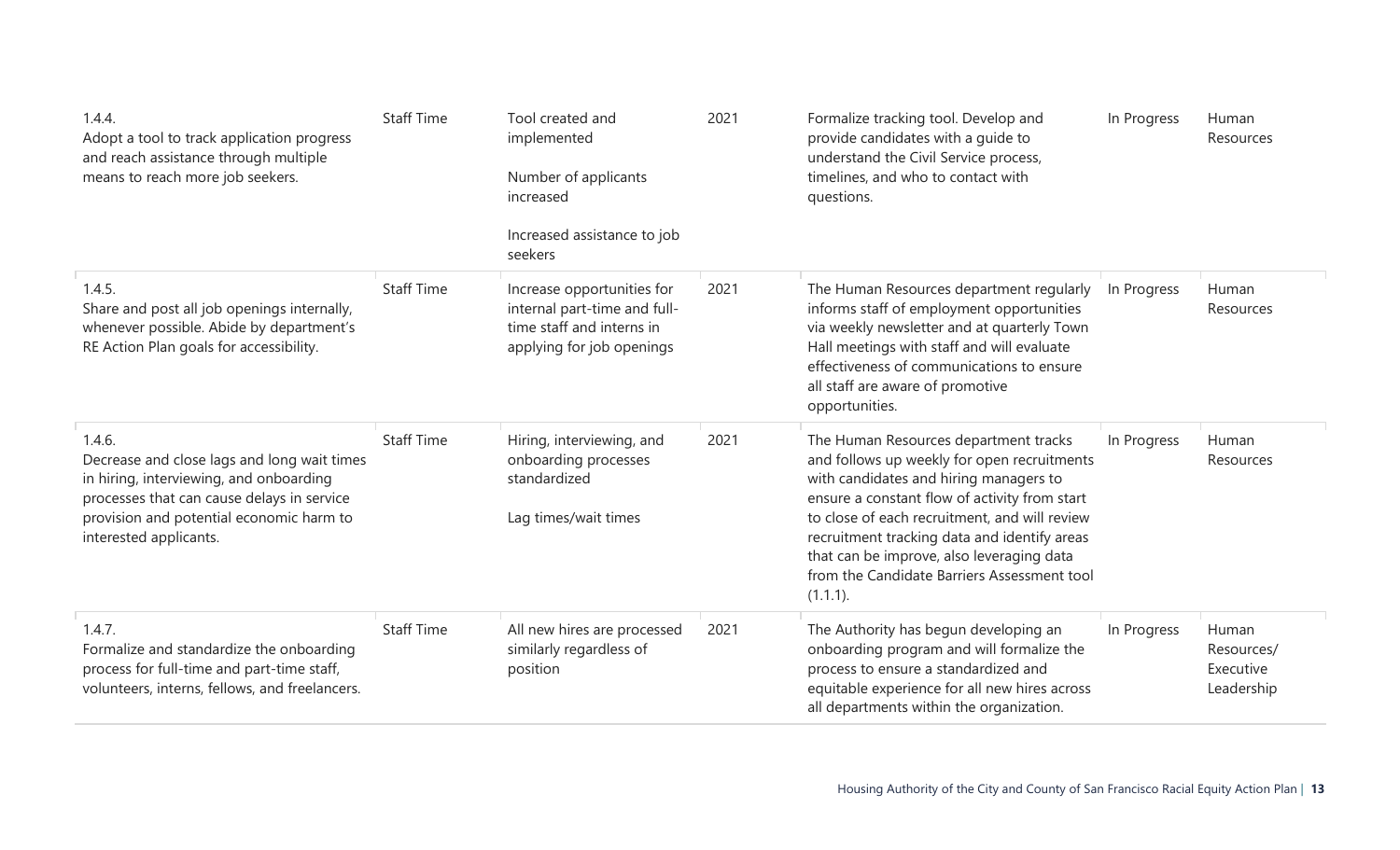| 1.4.8.                                         | Staff Time | Number of diverse           | 2021 | Evaluate eligibility list provisions within the | <b>Not Started</b> | Human     |
|------------------------------------------------|------------|-----------------------------|------|-------------------------------------------------|--------------------|-----------|
| Expand upon the default eligibility list, when |            | candidates increased        |      | Authority's recruitment and selection policy    |                    | Resources |
| permissible.                                   |            |                             |      | and each collective bargaining agreement.       |                    |           |
|                                                |            | Overall faster hiring times |      |                                                 |                    |           |

### 2. RETENTION AND PROMOTION

#### **DEPARTMENT GOAL**

The Authority remains committed to retaining and promoting BIPOC employees through addressing all biases and inequities in our policies, practices, and professional development strategies.

2.1. Ensure stronger protections for workers of color given anticipated COVID-19 related deployment, budget shortfalls, hiring freezes, layoffs, and furloughs.

| <b>ACTIONS</b>                                                                                                                                                                                                                                                          | <b>RESOURCES</b><br><b>COMMITTED</b> | <b>INDICATORS</b>                                                  | <b>TIMELINE</b> | <b>IMPLEMENTATION</b>                                                                                                                                                                                                                                | <b>STATUS</b> | <b>LEAD</b>                                                |
|-------------------------------------------------------------------------------------------------------------------------------------------------------------------------------------------------------------------------------------------------------------------------|--------------------------------------|--------------------------------------------------------------------|-----------------|------------------------------------------------------------------------------------------------------------------------------------------------------------------------------------------------------------------------------------------------------|---------------|------------------------------------------------------------|
| 2.1.1.<br>Track deployment and the given functions<br>of all DSW workers (frontline work and<br>remote work) deployed throughout the<br>period, disaggregated by race/ethnicity,<br>age, gender, classification, pay, union,<br>tenure, accommodations/disability, etc. | <b>Staff Time</b>                    | Tracking mechanism<br>implemented<br>Demographic data analyzed     | 2020            | The Human Resources department tracks<br>deployment and functions of DSW workers<br>but will enhance current deployment<br>tracking sheet to include demographic<br>fields. Review data to understand if there<br>are any potential equity concerns. | In Progress   | Human<br><b>Resources</b>                                  |
| 2.1.2.<br>Conduct internal budget analysis with racial<br>equity lens and DSW data, to inform current<br>and future staffing needs. Develop<br>strategies to prevent inequities in layoffs<br>and furloughs.                                                            | <b>Staff Time</b>                    | Budget analysis completed<br>Strategies developed and<br>published | 2020            | Executive Leadership conducted an internal<br>budget analysis with racial equity lens to<br>inform current and future staffing needs and<br>regularly meets to develop strategies to<br>prevent inequities if layoffs and furloughs<br>are needed.   | In Progress   | Human<br>Resources/<br>Finance/<br>Executive<br>Leadership |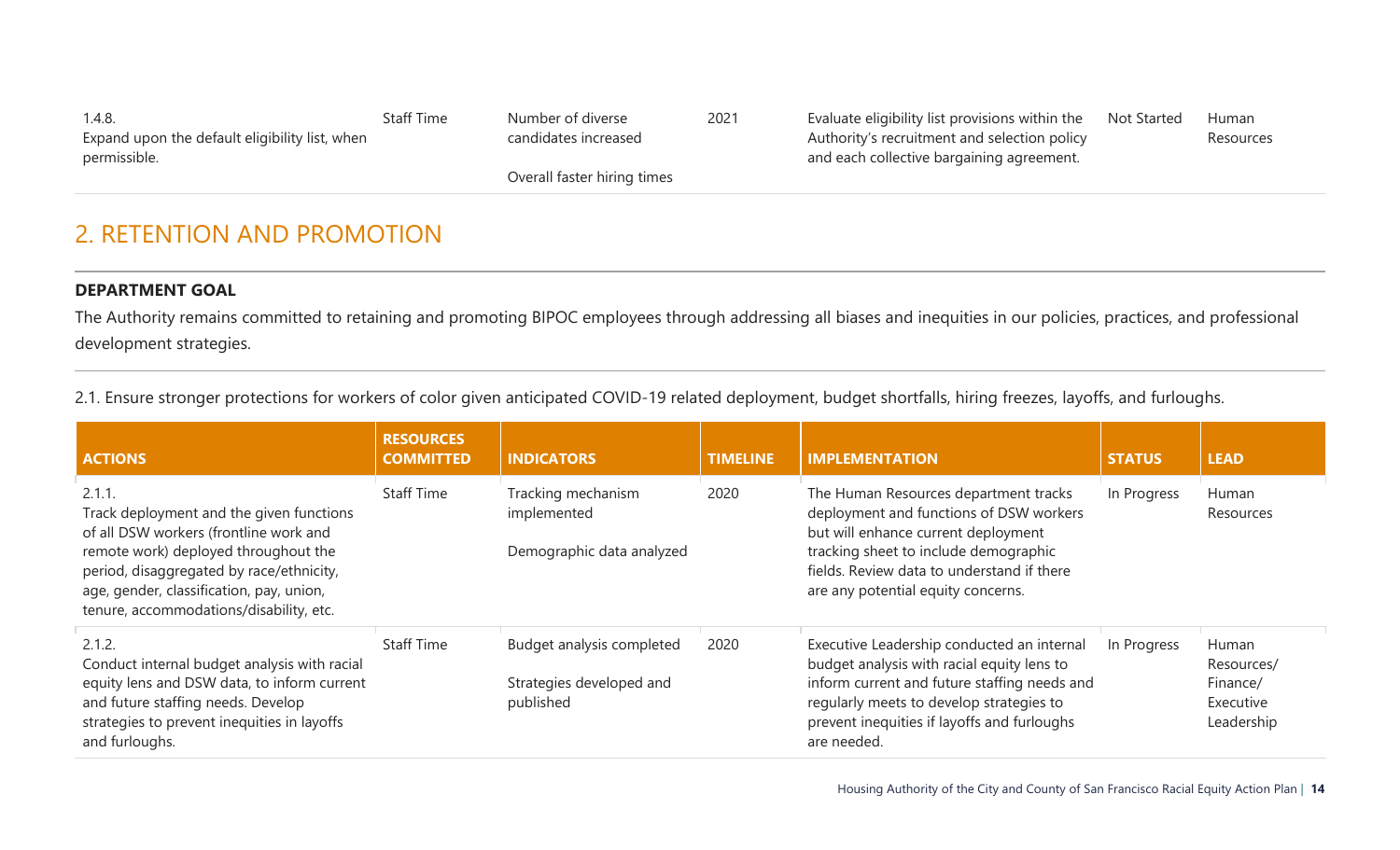| 2.1.3.<br>Ensure that frontline DSW workers have<br>access to necessary PPE to complete their<br>job function, including, but not limited to,<br>masks, gloves, gowns, and access to hand<br>washing and sanitizing materials. | <b>Staff Time</b> | PPE access protocol<br>established<br>DSW workers have an<br>increased awareness of PPE<br>access protocol                                            | 2020 | The Authority developed and published a<br>comprehensive site plan in March 2020 and<br>revisits every 45 days to make revisions.<br>The Authority provides all staff with access<br>to PPE daily and to handwashing and<br>electronic thermometer stations at all three<br>locations.                                                                                                                                                     | Completed | Human<br>Resources/<br>Legal Affairs and<br>Policy |
|--------------------------------------------------------------------------------------------------------------------------------------------------------------------------------------------------------------------------------|-------------------|-------------------------------------------------------------------------------------------------------------------------------------------------------|------|--------------------------------------------------------------------------------------------------------------------------------------------------------------------------------------------------------------------------------------------------------------------------------------------------------------------------------------------------------------------------------------------------------------------------------------------|-----------|----------------------------------------------------|
| 2.1.4.<br>Offer and clarify additional benefits for<br>compensation, paid sick leave, and flex time<br>for deployed workers.                                                                                                   | <b>Staff Time</b> | Compensation, paid sick<br>leave, and flex time benefits<br>assessed and easily accessed<br>Increased employee<br>awareness of additional<br>benefits | 2020 | The Human Resources department revised<br>internal policies in accordance with the<br>Families First Coronavirus Response Act and<br>communicates this regularly to staff through<br>weekly newsletters and quarterly Town Hall<br>meetings. Human Resources staff remain<br>available to discuss benefits. The Authority<br>also developed a telecommuting program<br>to minimize risk of exposure for applicable<br>job classifications. | Completed | Human<br>Resources                                 |
| 2.1.5.<br>Consider DSW caretaking and safe<br>transportation constraints when making<br>assignments to avoid additionally burdening<br>workers.<br>$\cdots$                                                                    | <b>Staff Time</b> | Caretaking and safe<br>transportation sections<br>included in DSW<br>deployment protocol                                                              | 2020 | When considering requests for Disaster<br>Service Worker deployments, the Authority<br>evaluates an employee's capacity to meet<br>the assignment, including any caretaking<br>and transportation concerns.                                                                                                                                                                                                                                | Completed | Human<br>Resources                                 |

e.g. graveyard shifts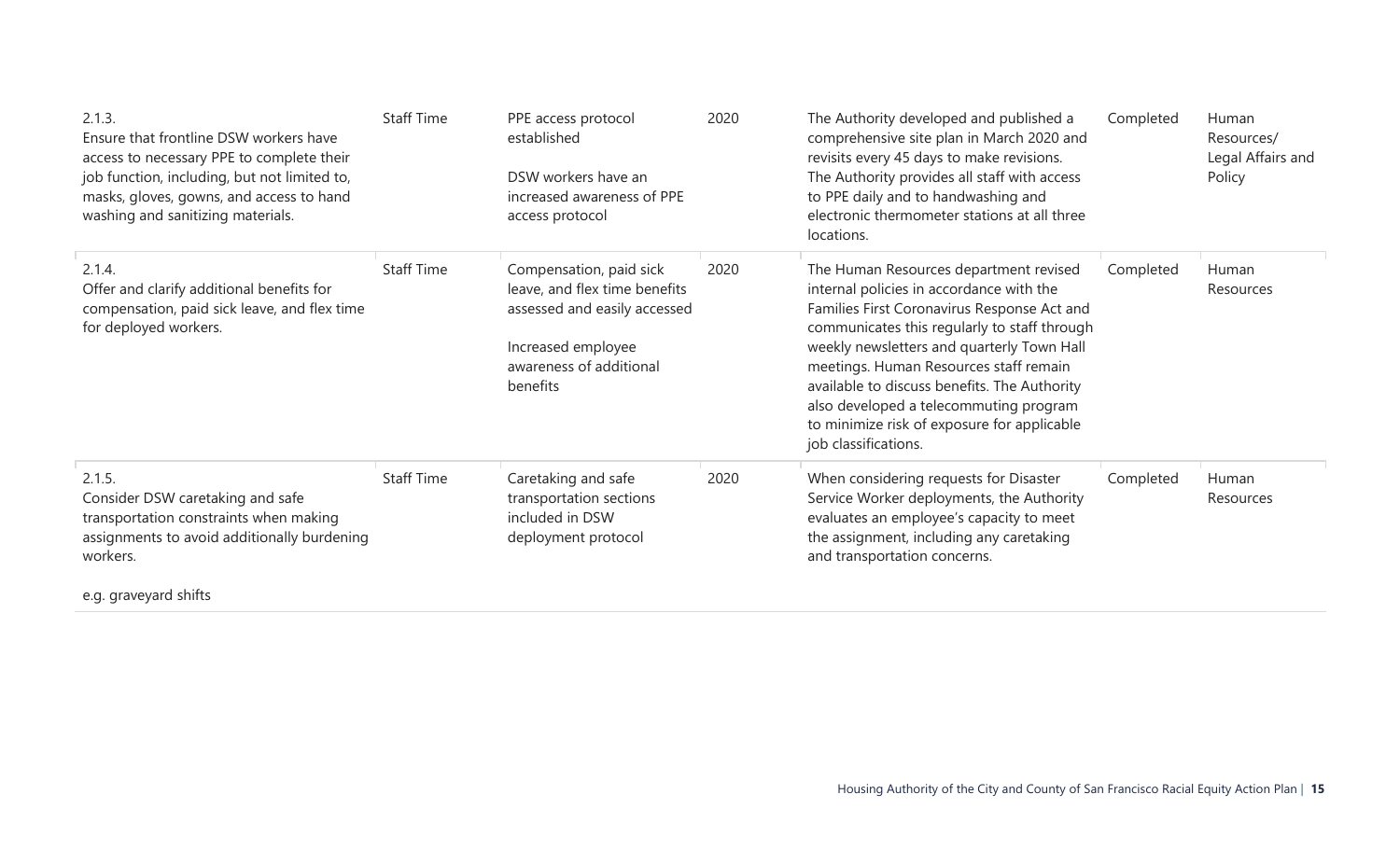2.2. Ensure salaries and benefits meet or exceed industry standards while actively pursuing income equity, centering the experiences of women and people of color.

| <b>ACTIONS</b>                                                                                                                                                                                 | <b>RESOURCES</b><br><b>COMMITTED</b> | <b>INDICATORS</b>                                                                   | <b>TIMELINE</b> | <b>IMPLEMENTATION</b>                                                                                                                                                                                                                                                                                                                       | <b>STATUS</b> | <b>LEAD</b>                                  |
|------------------------------------------------------------------------------------------------------------------------------------------------------------------------------------------------|--------------------------------------|-------------------------------------------------------------------------------------|-----------------|---------------------------------------------------------------------------------------------------------------------------------------------------------------------------------------------------------------------------------------------------------------------------------------------------------------------------------------------|---------------|----------------------------------------------|
| 2.2.1.<br>Conduct annual internal reviews of salary<br>standards against industry standards to<br>ensure parity.                                                                               | <b>Staff Time</b>                    | Pay inequities are reduced<br>and aligned annually after<br>salary data is reviewed | 2021            | Work with Executive Leadership to identify<br>industry specific sources for salary surveys.<br>Develop salary surveys tools for a<br>standardized approach to all classifications.<br>Review survey data and identify any areas<br>where pay disparity may hinder recruitment<br>efforts. Develop a strategy to close<br>identified gaps.   | Not Started   | Human<br>Resources/<br>Racial Equity<br>Team |
| 2.2.2.<br>Conduct annual internal reviews of the<br>parity of department benefits, reviewing and<br>enhancing existing policies.<br>e.g. parental leave policy, short-term<br>disability, etc. | <b>Staff Time</b>                    | Benefits provided are<br>annually improved                                          | 2021            | Develop benefit comparison tools specific<br>to classifications. Review findings annually<br>with Executive Leadership. Make<br>recommendations for benefit parity.<br>Develop benefit comparison tools by<br>classification. Review findings with Executive<br>Leadership and develop and implement<br>recommendations for benefit parity. | Not Started   | Human<br>Resources                           |
| 2.2.3.<br>Review the paid time off (PTO) policy<br>annually and enhance it to value all religious<br>and cultural holidays.                                                                    | <b>Staff Time</b>                    | PTO policy is annually<br>improved<br>Number of staff taking PTO<br>increases       | 2021            | Review paid time off policy and paid time<br>usage with goal of understanding if there is<br>any disparity by race/ethnicity and revise<br>policy accordingly.                                                                                                                                                                              | Not Started   | Human<br>Resources/<br>Racial Equity<br>Team |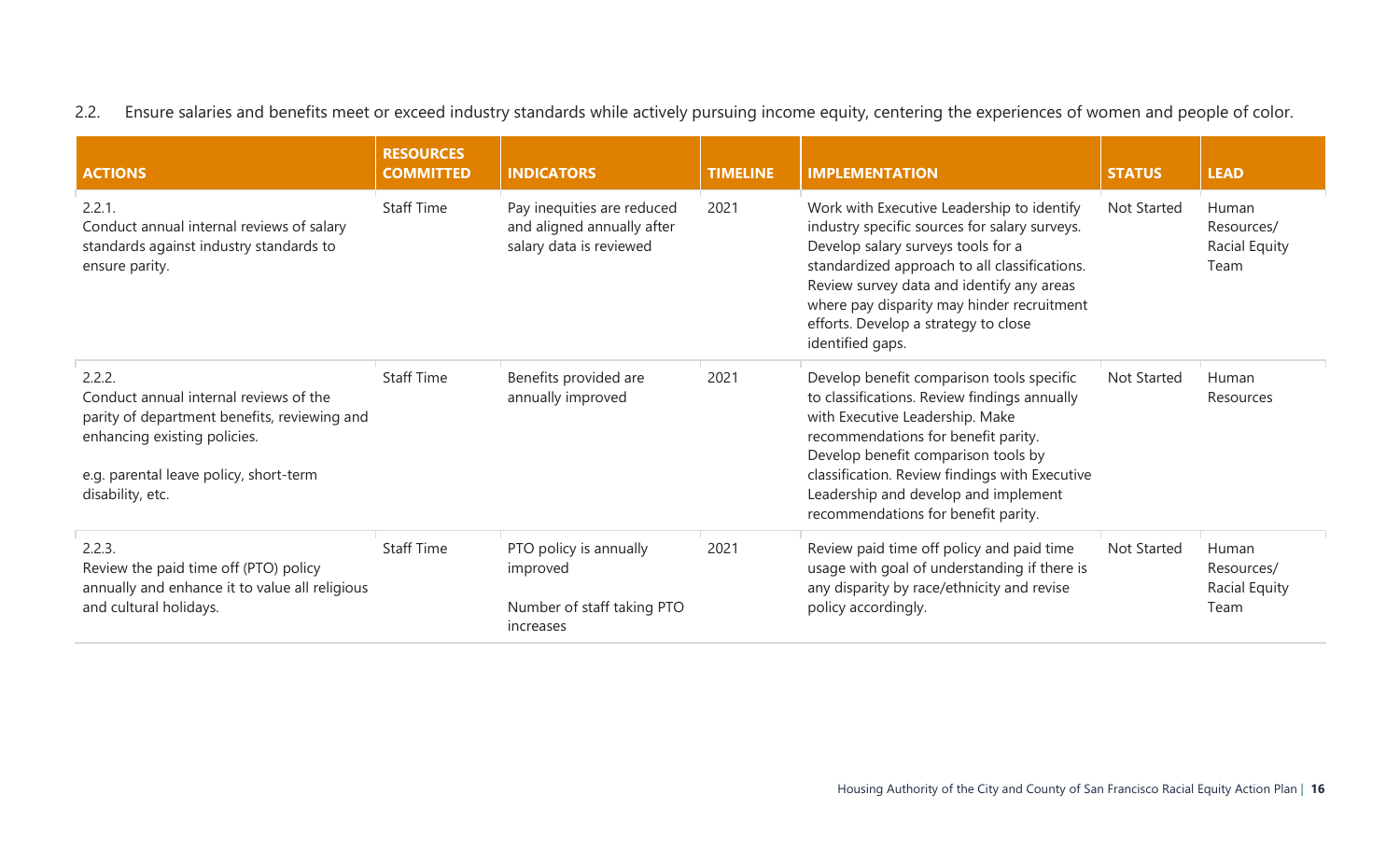#### 2.3. Create paths to promotion that are transparent and work to advance equity.

| <b>ACTIONS</b>                                                                                                                                        | <b>RESOURCES</b><br><b>COMMITTED</b> | <b>INDICATORS</b>                                                                                                                               | <b>TIMELINE</b> | <b>IMPLEMENTATION</b>                                                                                                                                                                                                                                                                                                             | <b>STATUS</b> | <b>LEAD</b>        |
|-------------------------------------------------------------------------------------------------------------------------------------------------------|--------------------------------------|-------------------------------------------------------------------------------------------------------------------------------------------------|-----------------|-----------------------------------------------------------------------------------------------------------------------------------------------------------------------------------------------------------------------------------------------------------------------------------------------------------------------------------|---------------|--------------------|
| 2.3.1.<br>Determine standard factors considered for<br>raises and promotions. Make this<br>information available to staff.                            | <b>Staff Time</b>                    | Increase in knowledge about<br>raises and promotions                                                                                            | 2021            | The Human Resources department has a<br>formal process for raises and promotions,<br>adhering to the policy and collective<br>bargaining agreements, but will review with<br>Executive Leadership and will develop staff<br>communication plan to ensure transparency<br>and provide opportunities for staff<br>feedback.         | In Progress   | Human<br>Resources |
| 2.3.2.<br>Develop a formal and transparent process<br>for raises and promotions.                                                                      | <b>Staff Time</b>                    | Increase in staff feedback<br>about promotion and raise<br>process                                                                              | 2021            | The Human Resources department has a<br>formal process for raises and promotions,<br>adhering to the policy and collective<br>bargaining agreements, but will develop<br>staff communication plan to ensure<br>transparency and will provide staff with<br>opportunities to ask any questions related<br>to promotions or raises. | In Progress   | Human<br>Resources |
| 2.3.3.<br>Develop a process for "acting/interim" roles<br>to avoid staff working these roles for<br>extended periods of time without<br>compensation. | <b>Staff Time</b>                    | Acting/interim staff process<br>included in internal policies<br>and processes<br>Increased awareness of<br>process for acting/interim<br>staff | 2021            | Review current processes around<br>acting/interim assignments. Update internal<br>policies and processes to ensure equity in<br>process and communicate to staff to ensure<br>all are aware of policies and processes.                                                                                                            | Not Started   | Human<br>Resources |
| 2.3.4.<br>Internally investigate key classifications with<br>current "drop-offs" in employee diversity.                                               | <b>Staff Time</b>                    | Expand diversity in roles that<br>suffer from lack of diversity.                                                                                | 2021            | Analyze demographics of all classifications<br>and identify those with the least diversity.                                                                                                                                                                                                                                       | Not Started   | Human<br>Resources |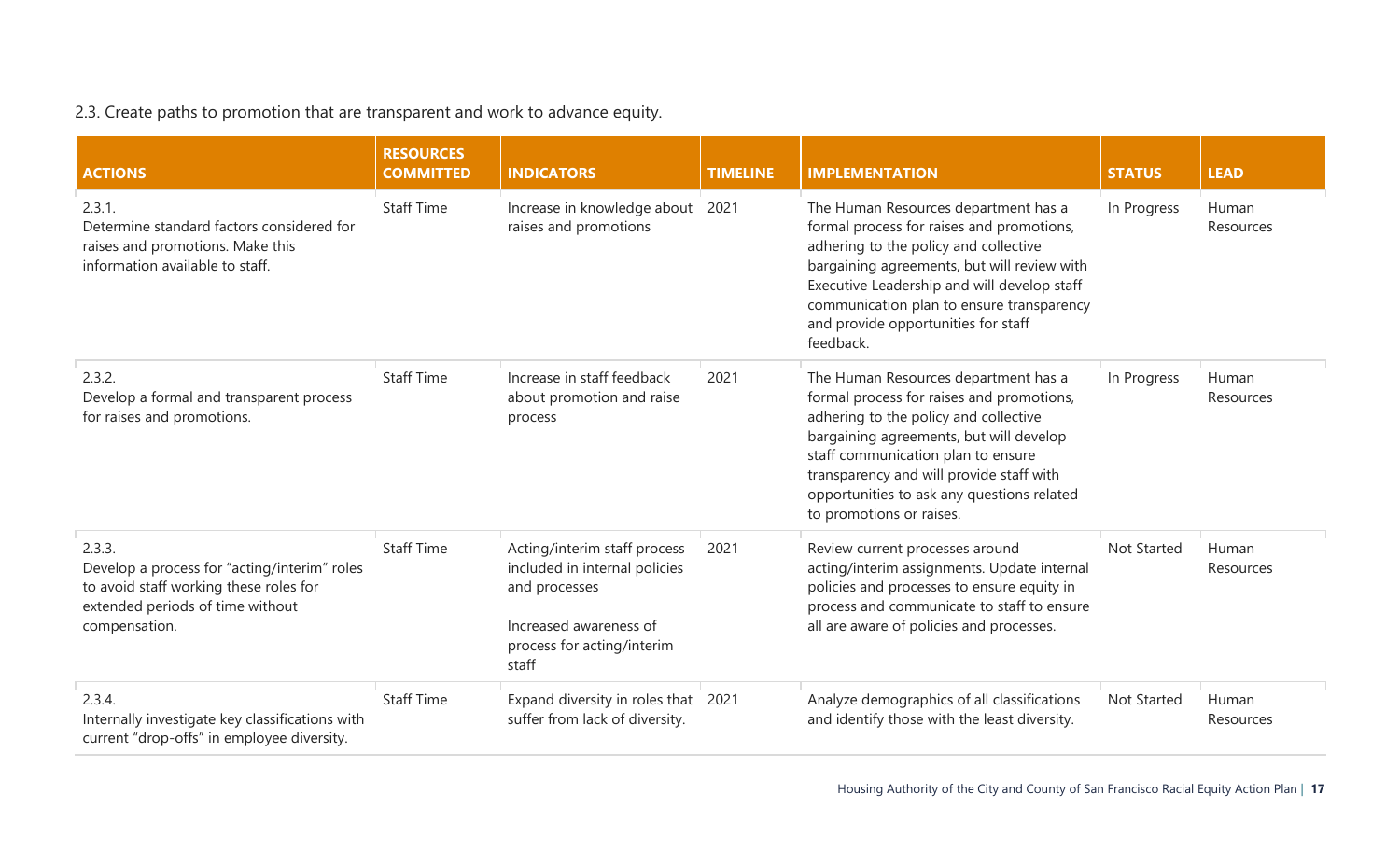| Set forth strategies and training<br>opportunities to support employee<br>development to achieve mobility.                                                       |                   |                                                  |      | Work with Executive Leadership to develop<br>core competencies needed for advancement<br>and strategize on strengthening training<br>and professional development opportunities<br>to support mobility.                                 |                    |                    |
|------------------------------------------------------------------------------------------------------------------------------------------------------------------|-------------------|--------------------------------------------------|------|-----------------------------------------------------------------------------------------------------------------------------------------------------------------------------------------------------------------------------------------|--------------------|--------------------|
| 2.3.5.<br>Revisit classifications that "dead end"<br>employees, to create a clear upward path<br>for continued employment opportunities<br>within the Authority. | <b>Staff Time</b> | Identify "dead end"<br>classification and revise | 2023 | Review all classifications that "dead end"<br>employees and identify classifications that<br>can most likely be used as a "bridge" to a<br>promotive path. Develop strategies for<br>closing the gap in the requirements to<br>promote. | <b>Not Started</b> | Human<br>Resources |

### 3. DISCIPLINE AND SEPARATION

#### **DEPARTMENT GOAL**

The Authority's goal is to ensure the disciplinary and separation process is clear, objective, consistently applied, and free of disparate treatment. Moreover, the Authority is committed to ensuring that discipline is supportive rather than a strictly punitive process, while recognizing that performance evaluation is a necessary component of the Authority's commitment to the highest level of staffing, programmatic, and operational integrity.

3.1. Create a clear, equitable, and accountable protocol for disciplinary actions.

| <b>ACTIONS</b>                                   | <b>RESOURCES</b><br><b>COMMITTED</b> | <b>INDICATORS</b>         | <b>TIMELINE</b> | <b>IMPLEMENTATION</b>                                                                | <b>STATUS</b> | <b>LEAD</b>                  |
|--------------------------------------------------|--------------------------------------|---------------------------|-----------------|--------------------------------------------------------------------------------------|---------------|------------------------------|
| 3.1.1.<br>Track disciplinary actions and analyze | <b>Staff Time</b>                    | Create tracking mechanism | 2021            | Formalize tracking mechanism and ensure<br>adherence to the Authority's policies and | In Progress   | Human<br>Resources/          |
| subsequent disaggregated data.                   |                                      | Analyze data annually     |                 | applicable collective bargaining agreements.<br>Review disaggregated data annually.  |               | <b>Racial Equity</b><br>Team |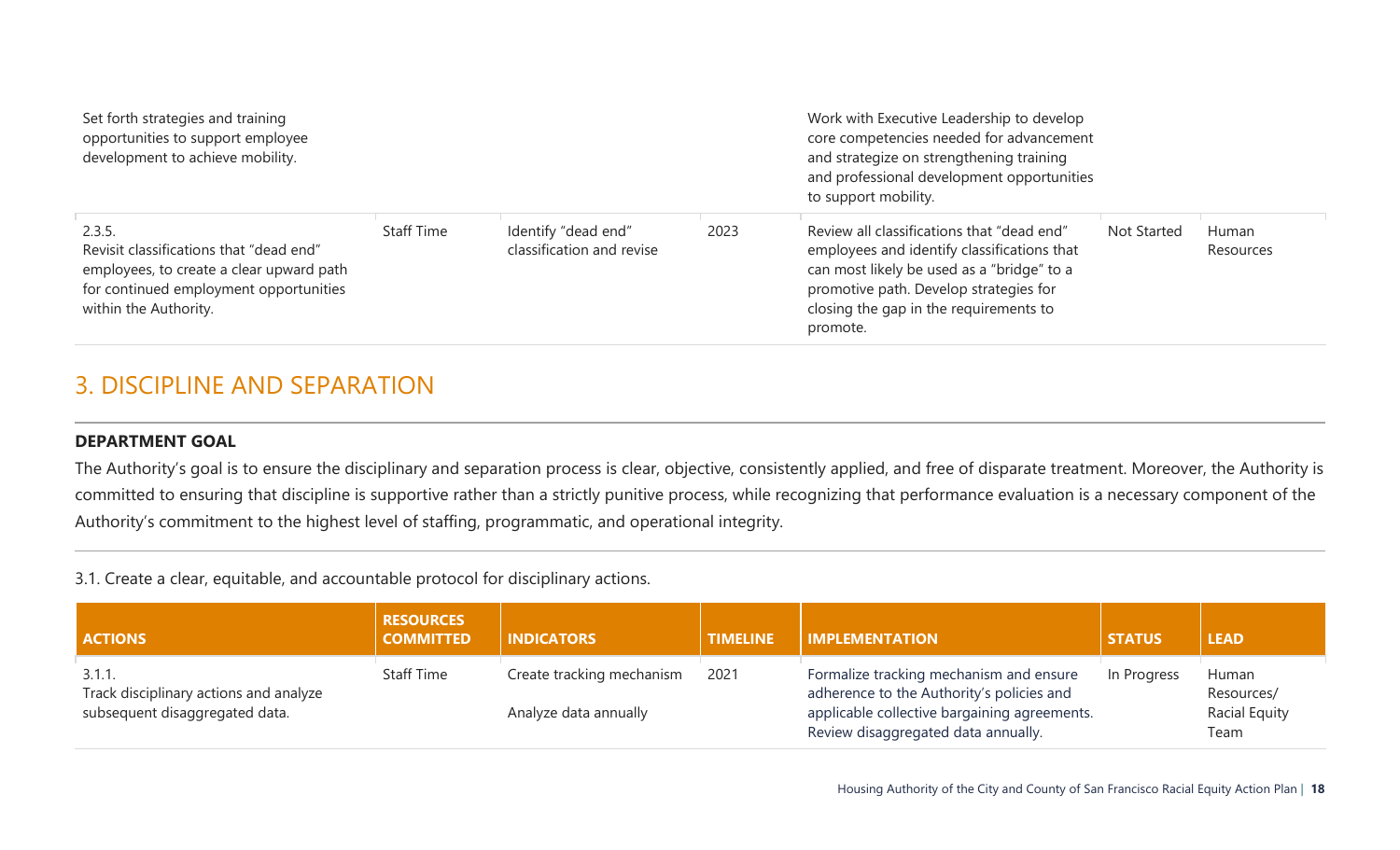| Pay special attention to data pointing to<br>biases against staff of color.                                                                                                                                                                                    |                   | Increase accountability in<br>disciplinary actions              |      |                                                                                                                                                                                                                                                                                                                                                                                                              |             |                                                    |
|----------------------------------------------------------------------------------------------------------------------------------------------------------------------------------------------------------------------------------------------------------------|-------------------|-----------------------------------------------------------------|------|--------------------------------------------------------------------------------------------------------------------------------------------------------------------------------------------------------------------------------------------------------------------------------------------------------------------------------------------------------------------------------------------------------------|-------------|----------------------------------------------------|
| 3.1.2.<br>Track separations and analyze subsequent<br>disaggregated data. Pay special attention to<br>data pointing to biases against staff of<br>color.                                                                                                       | <b>Staff Time</b> | Create tracking mechanism<br>Analyze data annually              | 2021 | Formalize tracking mechanism and ensure<br>adherence to the Authority's policies and<br>applicable collective bargaining agreements.<br>Review disaggregated data annually.                                                                                                                                                                                                                                  | In Progress | Human<br>Resources/<br>Racial Equity<br>Team       |
| 3.1.3.<br>Train supervisors on bias and equitable and<br>compassionate discipline and separation.                                                                                                                                                              | <b>Staff Time</b> | Number of trainings<br>completed annually                       | 2021 | Review current progressive discipline<br>training to incorporate implicit bias<br>components.                                                                                                                                                                                                                                                                                                                | In Progress | Human<br>Resources                                 |
| 3.1.4.<br>Implement alternative dispute resolution<br>opportunities, such as mediation, to resolve<br>interpersonal issues, thus reducing the need<br>for separation or traditional disciplinary<br>measures. Encourage a "scaled back"<br>discipline process. | <b>Staff Time</b> | Human Resources trained on<br>alternative dispute<br>resolution | 2021 | The Authority has developed written<br>procedures that have been incorporated in<br>its internal policies, such as the Authority's<br>personnel handbook, but will ensure that<br>these procedures are communicated to all<br>staff to ensure transparency. The Human<br>Resources and Legal Affairs and Policy<br>departments will conduct an annual review<br>of the written procedures.                   | In Progress | Human<br>Resources/<br>Legal Affairs and<br>Policy |
| 3.1.5.<br>Standardize discipline procedures and<br>corrective actions to ensure that all<br>employees receive the same level of<br>discipline for a particular policy.                                                                                         | <b>Staff Time</b> | Reduction of racial<br>disparities in disciplinary<br>actions   | 2021 | The Authority has developed written<br>procedures that have been incorporated in<br>its internal policies, such as the personnel<br>handbook, but will ensure that procedures<br>are communicated to all staff to ensure<br>transparency. The Authority will conduct an<br>annual review of written procedures and<br>assess data from the formalized tracking<br>mechanism on disciplinary actions (3.1.1). | In Progress | Human<br>Resources/<br>Legal Affairs and<br>Policy |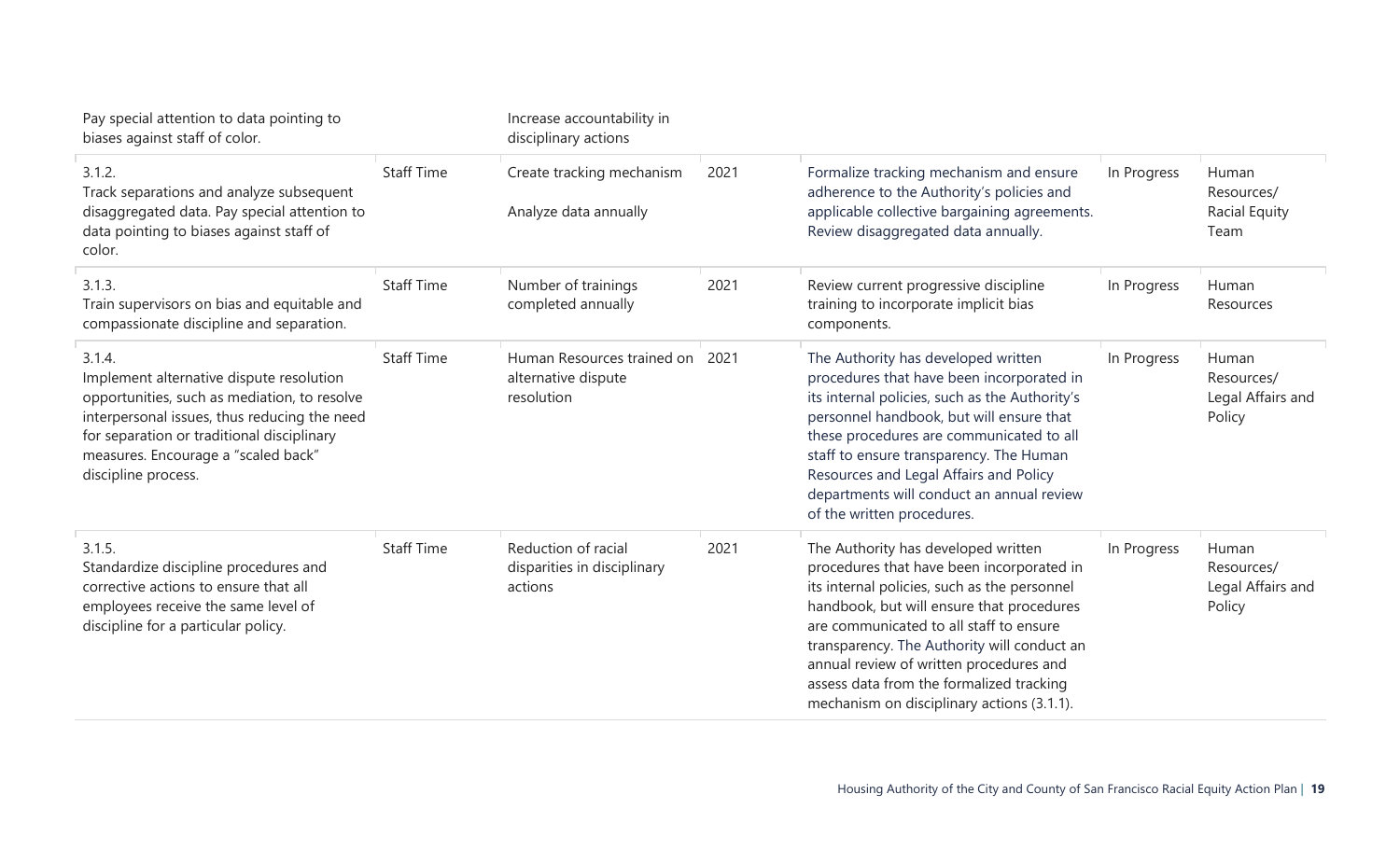### 4. DIVERSE AND EQUITABLE LEADERSHIP

#### **DEPARTMENT GOAL**

The Authority is committed to retaining a leadership team that reflects the community it serves, consistently demonstrates cultural competency and promotes inclusion, belonging and respect.

4.1. Commit to developing a diverse and equitable leadership that will foster a culture of inclusion and belonging.

| <b>ACTIONS</b>                                                                                                                                                               | <b>RESOURCES</b><br><b>COMMITTED</b> | <b>INDICATORS</b>                                                            | <b>TIMELINE</b> | <b>IMPLEMENTATION</b>                                                                                                                                                                                              | <b>STATUS</b> | <b>LEAD</b>                                         |
|------------------------------------------------------------------------------------------------------------------------------------------------------------------------------|--------------------------------------|------------------------------------------------------------------------------|-----------------|--------------------------------------------------------------------------------------------------------------------------------------------------------------------------------------------------------------------|---------------|-----------------------------------------------------|
| 4.1.1.<br>Adhere to a hiring and recruitment policy<br>that generally aligns with the citywide racial<br>equity framework and the departmental<br>Racial Equity Action Plan. | <b>Staff Time</b>                    | Percentage increase in<br>diverse leadership                                 | 2021            | Review recruitment and selection processes<br>and/or update hiring and recruitment<br>policy. Elements specific to leadership will<br>be incorporated into section 1.1.3.                                          | Not Started   | Human<br>Resources/<br><b>Racial Equity</b><br>Team |
| 4.1.2.<br>Commit to ongoing racial equity training<br>and development for leadership.                                                                                        | <b>Staff Time</b>                    | Number of training &<br>development completed by<br>leadership per quarter   | 2021            | Review and update the Authority's training<br>and development program to incorporate<br>racial equity training component and<br>provide training to Executive Leadership and<br>management/senior classifications. | Not Started   | Human<br>Resources                                  |
| 4.1.3.<br>Incorporate senior leadership demographics<br>in the department annual report.                                                                                     | <b>Staff Time</b>                    | Senior leadership<br>demographic included in the<br>department annual report | 2022            | Collect current demographic data and<br>incorporate in the annual report.                                                                                                                                          | In Progress   | Human<br>Resources/<br><b>Racial Equity</b><br>Team |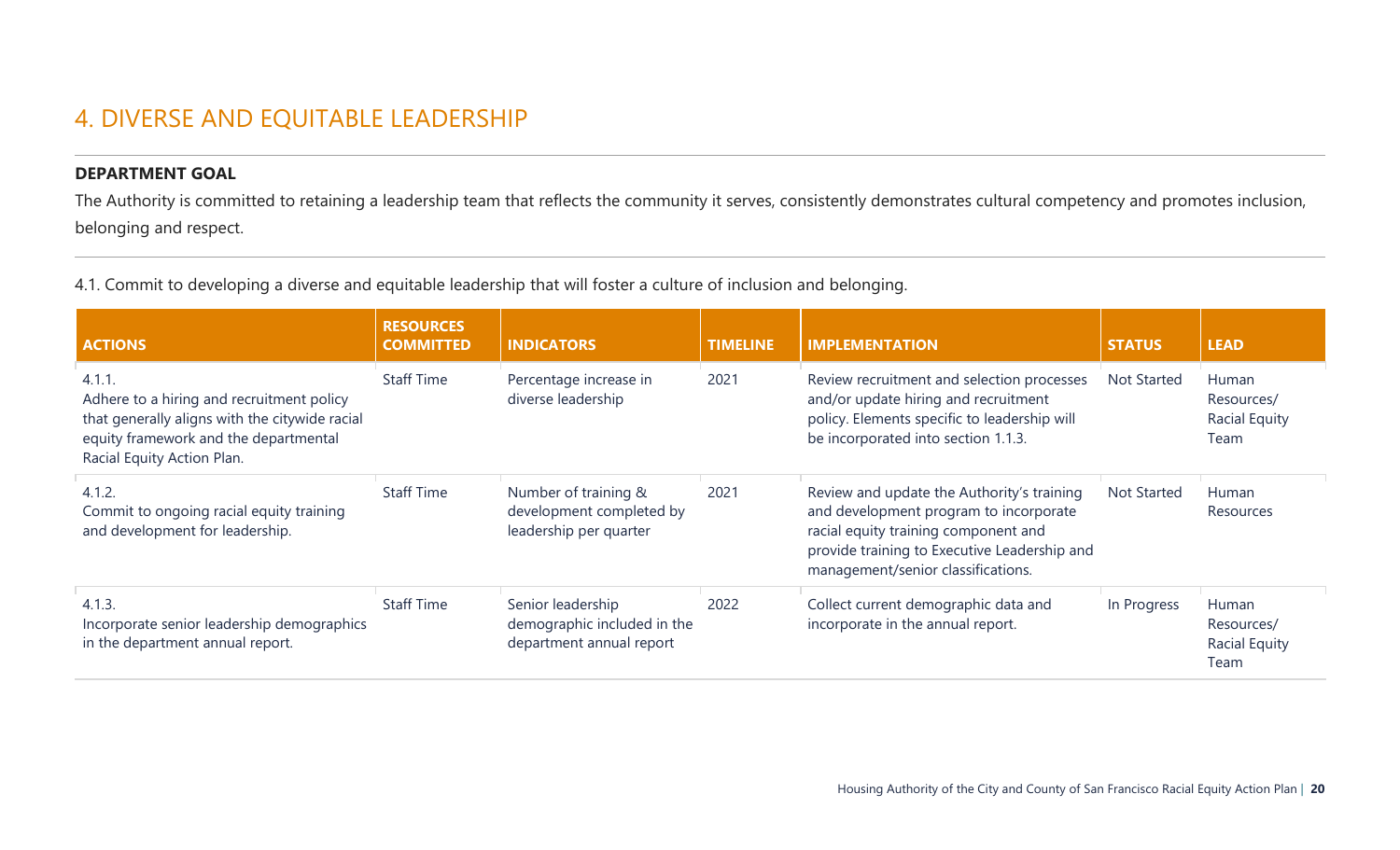| -4.1.4.<br>Implement a simple process to submit                                   | <b>Staff Time</b> | Percentage of staff aware of<br>the process | 2022 | Develop and implement process to collect<br>anonymous feedback and to report on and | <b>Not Started</b> | <b>Human</b><br>Resources/ |
|-----------------------------------------------------------------------------------|-------------------|---------------------------------------------|------|-------------------------------------------------------------------------------------|--------------------|----------------------------|
| anonymous input to senior leadership.<br>Develop a plan to respond to such input. |                   |                                             |      | respond to feedback.                                                                |                    | Racial Equity<br>Team      |

### 5. MOBILITY AND PROFESSIONAL DEVELOPMENT

#### **DEPARTMENT GOAL**

The Authority endeavors to support the whole person by providing the necessary resources and guidance to assist all employees in realizing their full potential.

5.1. Offer professional and skill development opportunities that center individual goals first, then organizational needs.

| <b>ACTIONS</b>                                                                                                                                           | <b>RESOURCES</b><br><b>COMMITTED</b> | <b>INDICATORS</b>                                                                                    | <b>TIMELINE</b> | <b>IMPLEMENTATION PLAN</b>                                                                                                                                                                                                                                                                                                         | <b>STATUS</b> | <b>LEAD</b>        |
|----------------------------------------------------------------------------------------------------------------------------------------------------------|--------------------------------------|------------------------------------------------------------------------------------------------------|-----------------|------------------------------------------------------------------------------------------------------------------------------------------------------------------------------------------------------------------------------------------------------------------------------------------------------------------------------------|---------------|--------------------|
| $5.1.1$ .<br>Require formal training programs that are<br>accessible for all staff regardless of full/part-<br>time status, seniority or classification. | <b>Staff Time</b>                    | Number of available<br>professional development<br>opportunities<br>Number of completed<br>trainings | 2021            | The Authority has established training<br>opportunities accessible to all staff but will<br>formalize the training program and ensure<br>they are accessible to both trades and<br>administrative classifications. The Authority<br>will ensure this is communicated to all staff<br>and data on participation will be included in | In Progress   | Human<br>Resources |
|                                                                                                                                                          |                                      | Percentage of employees<br>who completed training                                                    |                 | the annual report.                                                                                                                                                                                                                                                                                                                 |               |                    |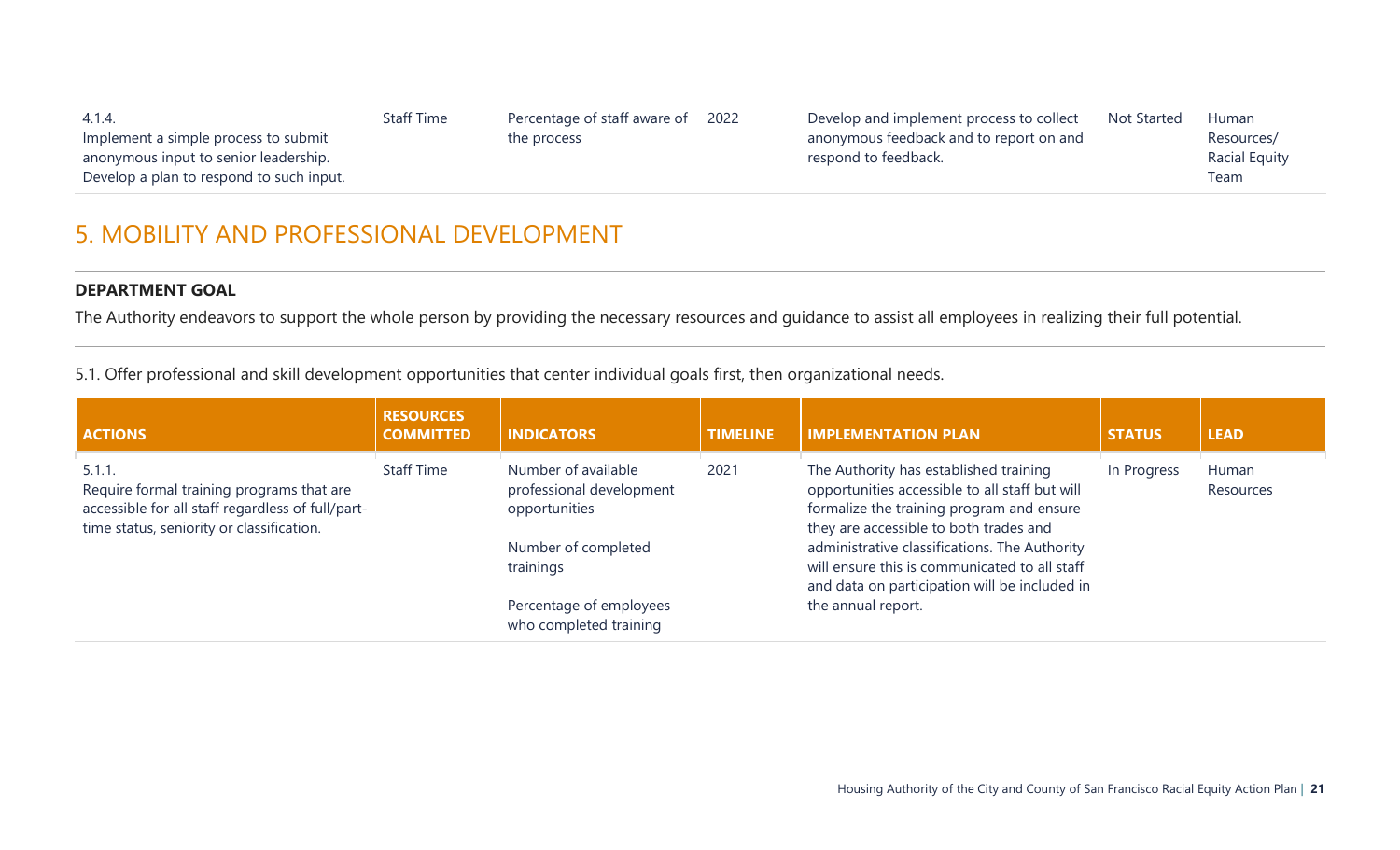| 5.1.2.<br>Formalize a process for staff to attend<br>conferences. Make clear processes and<br>protocols for reimbursement, stipends, and<br>payments.                                                                  | <b>Staff Time</b> | Number of attended,<br>external conferences                                                                           | 2022 | Identify professional networks and<br>organizations hosting conferences by job<br>classifications. Develop process and<br>protocols and communicate to staff.                                                                                                                                                                                                                                                                                                                                                     | Not Started        | Human<br>Resources/<br>Executive<br>Leadership      |
|------------------------------------------------------------------------------------------------------------------------------------------------------------------------------------------------------------------------|-------------------|-----------------------------------------------------------------------------------------------------------------------|------|-------------------------------------------------------------------------------------------------------------------------------------------------------------------------------------------------------------------------------------------------------------------------------------------------------------------------------------------------------------------------------------------------------------------------------------------------------------------------------------------------------------------|--------------------|-----------------------------------------------------|
| 5.1.3.<br>Offer opportunities for continual and<br>extended learning. Include in the annual<br>budget.                                                                                                                 | <b>Staff Time</b> | Number of staff enrolling<br>and completing extended<br>learning<br>Amount dedicated to<br>extended learning annually | 2022 | The Authority provides education stipends<br>and is included in written policies, such as<br>the personnel handbook. Additional<br>provisions regarding professional<br>development are included in both trades<br>and administrative collective bargaining<br>agreements. The Human Resources and<br>Finance departments will review annually<br>with budget process. The Human Resources<br>department will conduct a survey of<br>employee training interest to facilitate<br>continual and extended learning. | In Progress        | Human<br>Resources/<br>Finance                      |
| 5.1.4.<br>Encourage participation in professional<br>development by sharing external<br>opportunities that are related to the<br>department's missions and goals. Provide<br>financial support for paid opportunities. | <b>Staff Time</b> | Number of staff<br>participating in outside<br>events or opportunities                                                | 2022 | Work with Executive Leadership to identify<br>professional networks and organizations<br>hosting conferences by job classifications.<br>Develop process and protocols and<br>communicate to staff.                                                                                                                                                                                                                                                                                                                | Not Started        | Human<br>Resources/<br>Executive<br>Leadership      |
| 5.1.5.<br>Track professional and skill development<br>and assess annually, specifically looking to<br>target underrepresented staff of color.                                                                          | <b>Staff Time</b> | Adopt a tracking system,<br>analyze annually<br>Number of staff of color<br>utilizing professional<br>development     | 2022 | Develop a tracking system to record training<br>records for all staff and assess this data<br>annually.                                                                                                                                                                                                                                                                                                                                                                                                           | <b>Not Started</b> | Human<br>Resources/<br><b>Racial Equity</b><br>Team |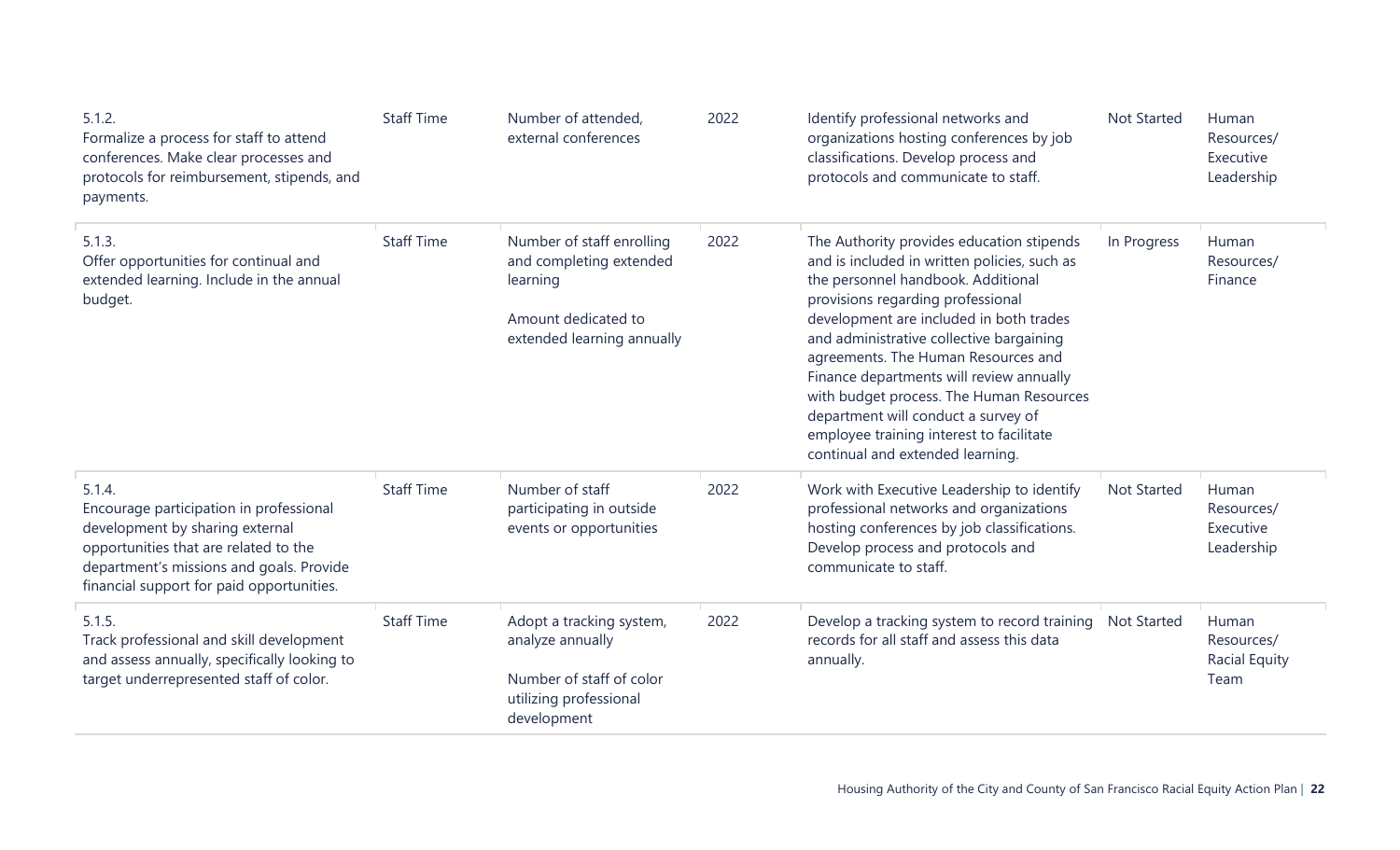#### 5.2. Encourage collaboration between staff and supervisors that are consistent and thoughtful.

| <b>ACTIONS</b>                                                                                                                        | <b>RESOURCES</b><br><b>COMMITTED</b> | <b>INDICATORS</b>                                                                      | <b>TIMELINE</b> | <b>IMPLEMENTATION PLAN</b>                                                                                                                                                                                                      | <b>STATUS</b> | <b>LEAD</b>        |
|---------------------------------------------------------------------------------------------------------------------------------------|--------------------------------------|----------------------------------------------------------------------------------------|-----------------|---------------------------------------------------------------------------------------------------------------------------------------------------------------------------------------------------------------------------------|---------------|--------------------|
| 5.2.1.<br>Develop an annual performance evaluation<br>for all staff, part-time and full-time.<br>Highlight advancement opportunities. | <b>Staff Time</b>                    | Bi-annual performance<br>evaluation program to all<br>staff                            | 2020            | The Authority requires all employees<br>working most of the performance period to<br>receive an annual performance review and<br>just revised and enhanced its performance<br>evaluation process for the 2020 review<br>period. | Completed     | Human<br>Resources |
| 5.2.2.<br>Create a mentorship program between<br>senior and junior level staff.                                                       | <b>Staff Time</b>                    | Number of mentorship<br>programs per year<br>Number of mentorship<br>programs per year | 2022            | Develop and implement mentorship<br>program between senior and junior level<br>staff and incorporate into onboarding<br>process and communicate to staff.                                                                       | Not Started   | Human<br>Resources |
|                                                                                                                                       |                                      | Number of meetings per<br>program cycle                                                |                 |                                                                                                                                                                                                                                 |               |                    |

5.3. Ensure staff needs are centered and timely met in order to perform and excel at their jobs.

| <b>ACTIONS</b>                                                                                                                            | <b>RESOURCES</b><br><b>COMMITTED</b> | <b>INDICATORS</b>                                     | <b>TIMELINE</b> | <b>IMPLEMENTATION</b>                                                                                                         | <b>STATUS</b> | <b>LEAD</b>        |
|-------------------------------------------------------------------------------------------------------------------------------------------|--------------------------------------|-------------------------------------------------------|-----------------|-------------------------------------------------------------------------------------------------------------------------------|---------------|--------------------|
| 5.3.1<br>Create a process where staff can submit                                                                                          | <b>Staff Time</b>                    | Process developed                                     | 2021            | Current process is outlined in written<br>policies, such as the personnel handbook,                                           | In progress   | Human<br>Resources |
| accommodation requests to the Authority's<br>administration. The overall timeline process<br>should be transparent and easily accessible. |                                      | Percentage of staff aware of<br>accommodation process |                 | and is communicated to staff annually. The<br>Human Resources department will review<br>process to identify areas to increase |               |                    |
|                                                                                                                                           |                                      | Number of accommodations<br>made increased            |                 | accessibility and will survey staff to ensure<br>their understanding of the process.                                          |               |                    |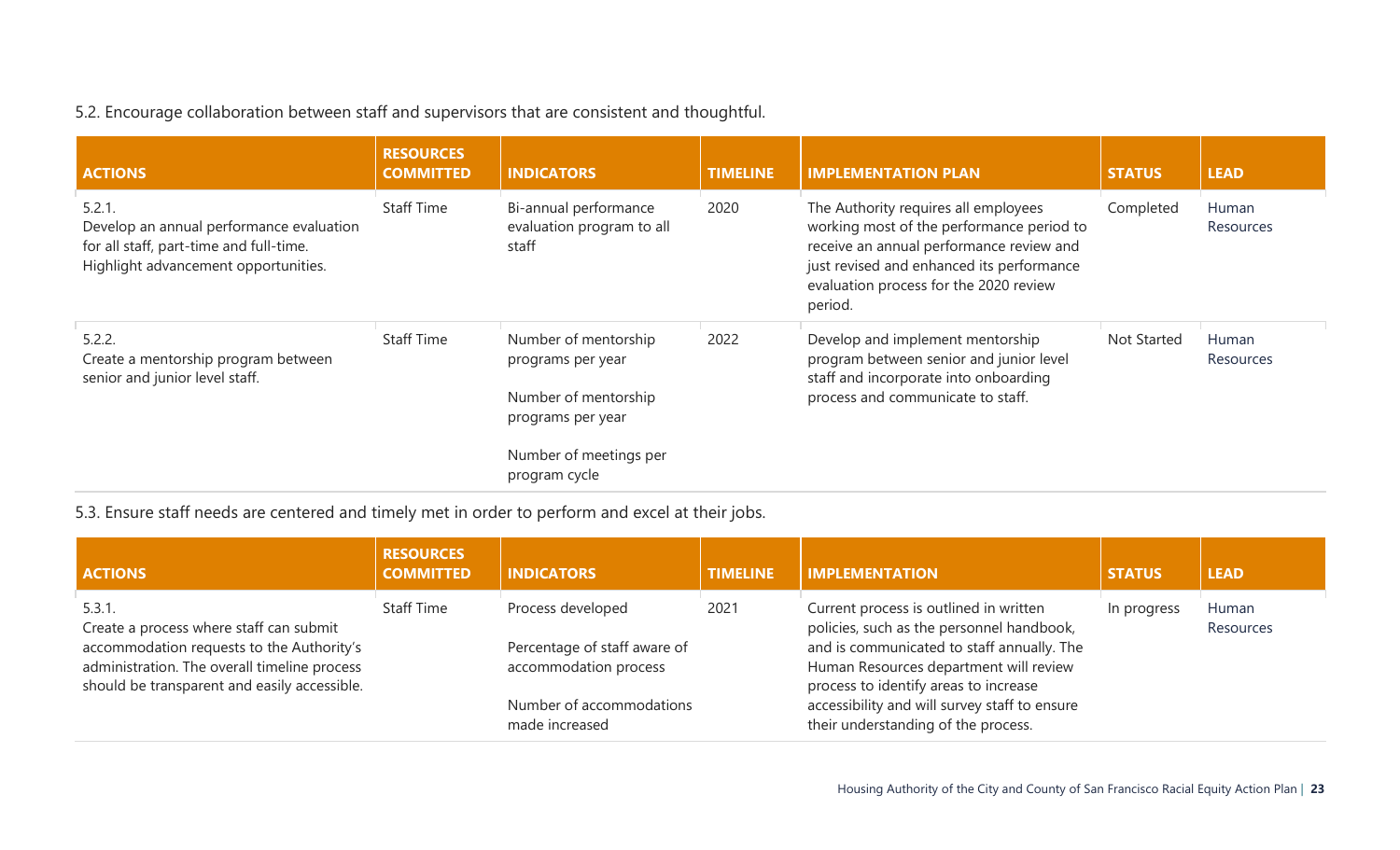| 5.3.2.<br>Incorporate an assessment of staff needs<br>into the staff performance evaluation<br>process.                                                                                                    | <b>Staff Time</b>                 | Accommodations discussed<br>and recorded during bi-<br>annual performance<br>evaluation process           | 2021 | Will be addressed as part of review in 5.3.1.                                                                                                                                                                                                                                                                                                                                                                                                                                                               | In Progress | Human<br>Resources |
|------------------------------------------------------------------------------------------------------------------------------------------------------------------------------------------------------------|-----------------------------------|-----------------------------------------------------------------------------------------------------------|------|-------------------------------------------------------------------------------------------------------------------------------------------------------------------------------------------------------------------------------------------------------------------------------------------------------------------------------------------------------------------------------------------------------------------------------------------------------------------------------------------------------------|-------------|--------------------|
| 5.3.3.<br>Assign spaces for staff to take breaks, be in<br>community, acquire resources, and respect<br>religious and cultural practices.                                                                  | <b>Staff Time</b><br>Office Space | Improvement in overall staff<br>mental health, increase in<br>staff feedback                              | 2022 | Ensure kitchen and community rooms are<br>maintained and meet the needs of staff.<br>Continue practice of celebrations at<br>departmental and divisional levels. Ensure<br>that celebrations are culturally sensitive and<br>inclusive of all employees. Facilitate the<br>creation of affinity groups with input from<br>the Racial Equity Team. Continue having a<br>social events committee and encourage<br>participation from all departments within<br>the organization and solicit input from staff. | In Progress | Human<br>Resources |
| 5.3.4.<br>Assess staff needs outside of the workplace<br>are addressed. Understanding that non-<br>work-related needs contribute to overall<br>work quality. Centering the most vulnerable<br>individuals. | <b>Staff Time</b>                 | Assessment performed<br>annually<br>Amount set aside for<br>accommodations<br>Increase in staff awareness | 2021 | Develop strategies to assess non-work-<br>related staff needs, including a survey to<br>assess staff needs and identify ways with<br>Executive Leadership to support staff<br>holistically.                                                                                                                                                                                                                                                                                                                 | In Progress | Human<br>Resources |
| e.g. transportation stipends, exercise<br>stipends, childcare, etc.                                                                                                                                        |                                   | of accommodations                                                                                         |      |                                                                                                                                                                                                                                                                                                                                                                                                                                                                                                             |             |                    |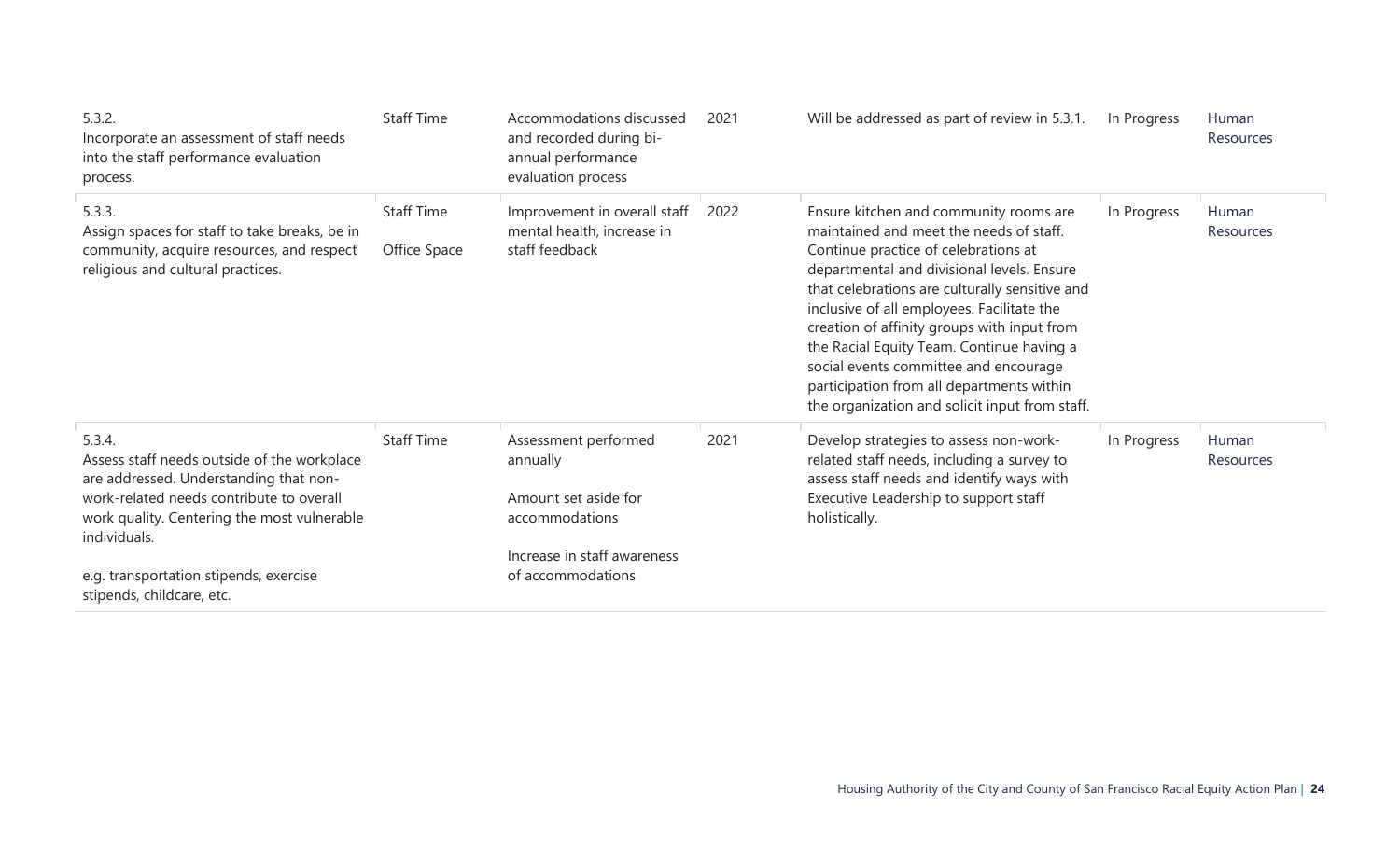### 6. ORGANIZATIONAL CULTURE OF INCLUSION AND BELONGING

#### **DEPARTMENT GOAL**

The Authority is committed to creating an inclusive workplace framework and culture that cultivates a positive environment, safeguards equity, and promotes inclusion, dignity, and respect for all.

6.1. Foster an intentional organizational culture that is committed to inclusion and belonging.

| <b>ACTIONS</b>                                                                                                                                                                    | <b>RESOURCES</b><br><b>COMMITTED</b> | <b>INDICATORS</b>                                                                                          | <b>TIMELINE</b> | <b>IMPLEMENTATION PLAN</b>                                                                                                                                                                                                                                                                                                                                                                      | <b>STATUS</b> | <b>LEAD</b>                                   |
|-----------------------------------------------------------------------------------------------------------------------------------------------------------------------------------|--------------------------------------|------------------------------------------------------------------------------------------------------------|-----------------|-------------------------------------------------------------------------------------------------------------------------------------------------------------------------------------------------------------------------------------------------------------------------------------------------------------------------------------------------------------------------------------------------|---------------|-----------------------------------------------|
| 6.1.1.<br>Ensure that the Authority's mission, policies,<br>and procedures reflect an ongoing<br>commitment to an organizational culture of<br>inclusion and belonging.           | <b>Staff Time</b>                    | Department mission,<br>policies, and procedures are<br>updated and available                               | 2021            | Establish working group for Organizational<br>Culture of Inclusion and Belonging topic<br>area and review the Authority's mission,<br>policies, and procedures. Identify areas that<br>can be improved to reflect the Authority's<br>commitment to providing an inclusive<br>workplace. Review policies annually with<br>Executive Leadership and communicate to<br>staff and all stakeholders. | Not Started   | Racial Equity<br>Team/Executive<br>Leadership |
| 6.1.2.<br>Create a Racial Equity Team consisting of<br>Racial Equity Leads committed to keeping<br>the Authority accountable for reaching its<br>Racial Equity Action Plan goals. | <b>Staff Time</b>                    | Regular, scheduled meetings<br>with Racial Equity Team to<br>implement Racial Equity<br><b>Action Plan</b> | 2021            | Racial Equity Leads were identified and will<br>be responsible for establishing working<br>groups to convene a larger Racial Equity<br>Team representing staff from different<br>classifications and departments within the<br>organization.                                                                                                                                                    | In Progress   | Racial Equity<br>Team                         |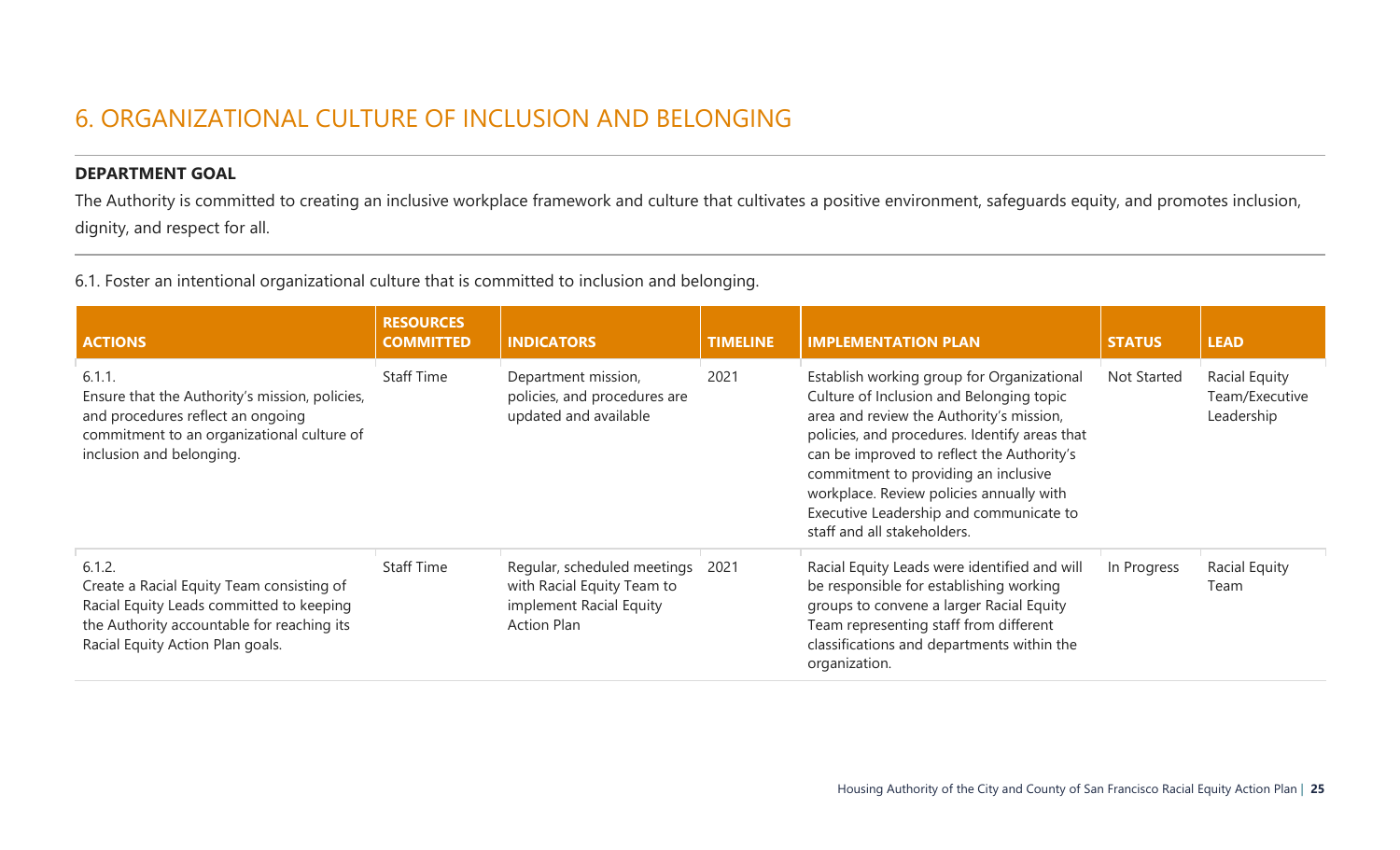| 6.1.3. Develop a Racial Equity Action Plan<br>that is updated regularly and available to<br>the public.                                              | <b>Staff Time</b> | Racial Equity Action Plan is<br>published on department<br>website                                                                                    | 2021 | Submitted Racial Equity Action Plan and<br>posted on Authority website by deadline.<br>Ensure that the published plan is widely<br>disseminated, including presenting at<br>Commission meetings and through<br>correspondence with stakeholders.                                                                                             | In Progress | Racial Equity<br>Team                               |
|------------------------------------------------------------------------------------------------------------------------------------------------------|-------------------|-------------------------------------------------------------------------------------------------------------------------------------------------------|------|----------------------------------------------------------------------------------------------------------------------------------------------------------------------------------------------------------------------------------------------------------------------------------------------------------------------------------------------|-------------|-----------------------------------------------------|
| 6.1.4.<br>Regularly report to staff and Commission on<br>Racial Equity Action Plan updates.                                                          | <b>Staff Time</b> | Racial Equity Action Plan is<br>published on department<br>website and incorporated in<br>communications and<br>meetings with staff and<br>Commission | 2021 | Reported Racial Equity Action Plan updates<br>to staff at quarterly Town Halls and through<br>weekly newsletters. The Authority will<br>present published plan to Commission in<br>next meeting (January 2021).                                                                                                                              | Completed   | Human<br>Resources/<br><b>Racial Equity</b><br>Team |
| 6.1.5.<br>Support and provide spaces for affinity<br>groups, prioritizing historically marginalized<br>peoples.                                      | <b>Staff Time</b> | Department employee<br>engagement survey                                                                                                              | 2021 | Incorporate questions in annual survey for<br>staff to identify the various racial groups or<br>other affinity groups to which they self-<br>identify. Leverage shared resources with the<br>City or other sources with expertise in<br>diversity, equity, and inclusion or affinity<br>groups to help shape the roll-out of the<br>program. | In Progress | Human<br>Resources/<br>Racial Equity<br>Team        |
| 6.1.6.<br>Have staff participate in trainings,<br>conferences, and discussions that promote a<br>wider understanding of racial equity.               | Staff time        | Number of training,<br>conference, or discussion<br>regarding diversity, equity,<br>and inclusion completed by<br>staff per quarter                   | 2021 | Incorporate in training program (5.1.1) and<br>tracking mechanism (5.1.5).                                                                                                                                                                                                                                                                   | Not Started | Human<br>Resources/<br>Racial Equity<br>Team        |
| 6.1.7.<br>Conduct an annual staff survey that assesses<br>the department's commitment to an<br>organizational culture of inclusion and<br>belonging. | <b>Staff Time</b> | Annual survey with<br>disaggregated data and<br>feedback                                                                                              | 2021 | Addressed in development of annual survey<br>(1.1.2). Currently analyzing the data and will<br>document findings and implement<br>recommendations, and will revisit and<br>recalibrate with each annual survey.                                                                                                                              | In Progress | Racial Equity<br>Team                               |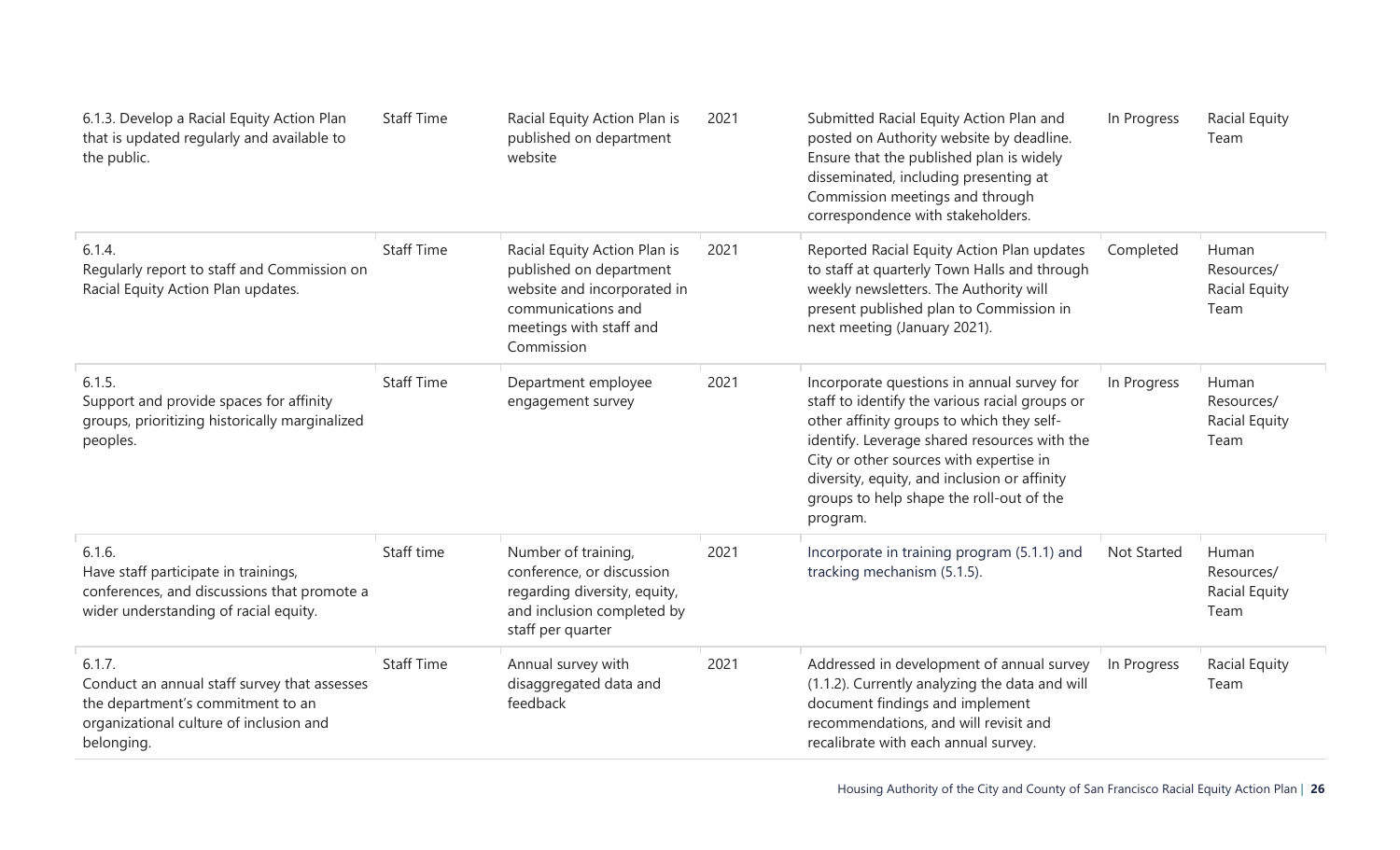| <b>Staff Time</b> |  |                                                 |                                           | Executive   |
|-------------------|--|-------------------------------------------------|-------------------------------------------|-------------|
|                   |  | ensuring that artwork reflects its community    |                                           | Leadership  |
|                   |  | but will identify additional opportunities to   |                                           |             |
|                   |  | ensure that all art, decor, and design where    |                                           |             |
|                   |  | staff work reflect racial and social diversity. |                                           |             |
|                   |  | Increase in staff engagement 2023               | The Authority continues its commitment to | In Progress |

6.2. Develop internal communication processes and procedures that promote equity.

| <b>ACTIONS</b>                                                                                                                                                                          | <b>RESOURCES</b><br><b>COMMITTED</b>       | <b>INDICATORS</b>                                                               | <b>TIMELINE</b> | <b>IMPLEMENTATION PLAN</b>                                                                                                                                                                                                                                                                                                                         | <b>STATUS</b> | <b>LEAD</b>                                      |
|-----------------------------------------------------------------------------------------------------------------------------------------------------------------------------------------|--------------------------------------------|---------------------------------------------------------------------------------|-----------------|----------------------------------------------------------------------------------------------------------------------------------------------------------------------------------------------------------------------------------------------------------------------------------------------------------------------------------------------------|---------------|--------------------------------------------------|
| 6.2.1.<br>Regularly update departmental mailing lists<br>to ensure that all staff receive<br>communications.                                                                            | <b>Staff Time</b>                          | Increase in staff feedback,<br>participation, and response<br>to communications | 2021            | The Human Resources department is<br>currently updating its emergency contact<br>information for all staff and will update this<br>annually to ensure updated information.<br>The Human Resources and Information<br>Technology departments will collaborate to<br>ensure that all staff receive communications<br>and review this list quarterly. | In Progress   | Human<br>Resources/<br>Information<br>Technology |
| 6.2.2.<br>Ensure that all staff meetings center diverse<br>speakers and inclusive topics while offering<br>space for staff engagement. Be transparent<br>about the speakers and topics. | <b>Staff Time</b>                          | Ongoing staff participation<br>and feedback                                     | 2021            | Current Town Hall meetings are developed<br>with input from Executive Leadership to<br>ensure inclusive topics are presented. The<br>topics are shared with staff and included in<br>weekly newsletters. Staff are provided with<br>opportunity to ask questions.                                                                                  | In Progress   | Human<br>Resources/<br>Executive<br>Leadership   |
| 6.2.3.<br>Create, maintain, and make available a<br>space, physical and/or digital, for staff to<br>share information.                                                                  | Equipment or<br>physical bulletin<br>board | Ongoing staff participation<br>and feedback                                     | 2021            | Town Halls in 2020 were accessible both<br>digitally and physically for staff who must<br>perform essential functions on-site (in<br>compliance with public health standards).<br>Identify other spaces for staff to share and<br>access information.                                                                                              | In Progress   | Human<br>Resources/<br>Information<br>Technology |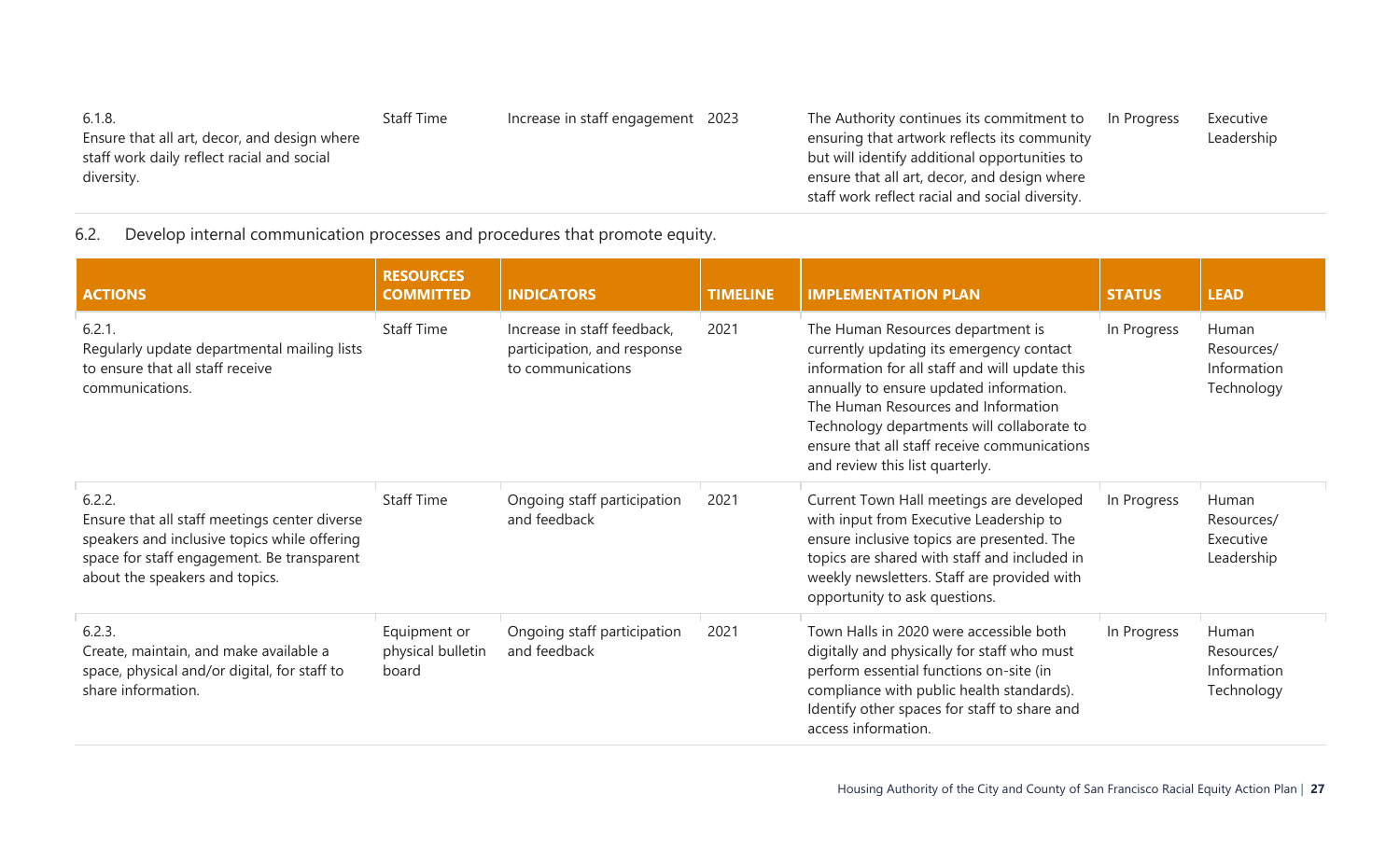#### 6.3. Improve both physical and digital spaces to meet or exceed accessibility standards.

| <b>ACTIONS</b>                                                                                                                                                                                                                                                                                                                                 | <b>RESOURCES</b><br><b>COMMITTED</b> | <b>INDICATORS</b>                                                                                  | <b>TIMELINE</b> | <b>IMPLEMENTATION</b>                                                                                                                                                                                                                                                                 | <b>STATUS</b> | <b>LEAD</b>                                                                                            |
|------------------------------------------------------------------------------------------------------------------------------------------------------------------------------------------------------------------------------------------------------------------------------------------------------------------------------------------------|--------------------------------------|----------------------------------------------------------------------------------------------------|-----------------|---------------------------------------------------------------------------------------------------------------------------------------------------------------------------------------------------------------------------------------------------------------------------------------|---------------|--------------------------------------------------------------------------------------------------------|
| 6.3.1.<br>Create an accessibility protocol that is<br>utilized across all events, communications,<br>and Authority functions.                                                                                                                                                                                                                  | <b>Staff Time</b>                    | Protocol distributed<br>internally and with any<br>outward-facing interactions                     | 2020            | Developed an accessibility protocol and<br>incorporated in written policies and<br>standard operating procedures, in<br>adherence with federal regulations.                                                                                                                           | Completed     | Legal Affairs and<br>Policy/<br>Executive<br>Leadership                                                |
| 6.3.2.<br>Evaluate and improve on all physical spaces<br>to meet or exceed accessibility standards<br>taking into account staff and visitors with<br>disabilities, seniors, and families.<br>e.g. elevator access, ramps, lactation rooms,<br>scent-free cleaning products, gathering<br>spaces, etc.                                          | <b>Staff Time</b>                    | A plan for physical space<br>improvement<br>Amount of funding secured<br>Successful implementation | 2021            | The Authority has identified physical spaces<br>that do not meet accessibility standards are<br>now under design to bring them up to code.<br>All physical spaces will be reviewed annually<br>by ADA-certified management and reported<br>in the annual report.                      | In Progress   | Legal Affairs and<br>Policy/Housing<br>Development<br>and<br>Modernization/<br>Executive<br>Leadership |
| 6.3.3.<br>Evaluate and improve on all digital functions<br>and communications to meet or exceed<br>accessibility standards taking into account<br>staff and visitors with disabilities.<br>e.g. plain-text messages, recordings with<br>captions, accommodations for people with<br>vision impairment, accommodations for<br>deaf people, etc. | <b>Staff Time</b>                    | A plan for digital<br>improvement<br>Amount of funding secured<br>Successful implementation        | 2021            | The Human Resources and Information<br>Technology departments will collaborate to<br>evaluate all digital functions and<br>communications to ensure they meet or<br>exceed accessibility standards and<br>communicate this to all staff, Commission<br>members, and all stakeholders. | In Progress   | Human<br>Resources/<br>Information<br>Technology                                                       |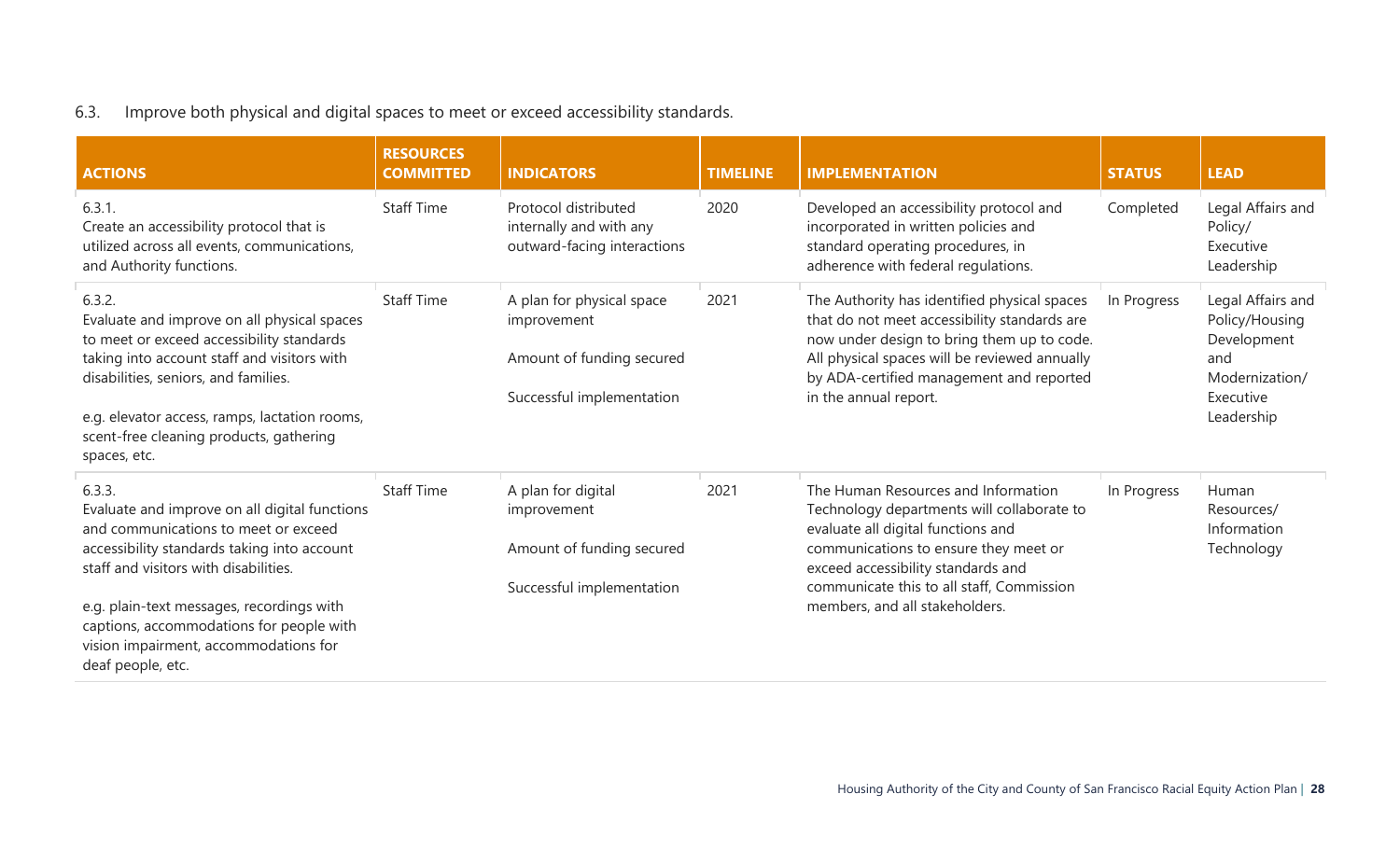| 6.3.4.<br>Invest in translation services.                                                                                                                     | <b>Staff Time</b> | Increase in translated<br>materials                                        | 2020 | The Authority has a Limited English<br>Proficiency program and protocols<br>established and communicated to all staff.<br>Employees are given access to translated<br>vital documents and interpretation services.                              | Completed   | Human<br>Resources/<br>Legal Affairs and<br>Policy  |
|---------------------------------------------------------------------------------------------------------------------------------------------------------------|-------------------|----------------------------------------------------------------------------|------|-------------------------------------------------------------------------------------------------------------------------------------------------------------------------------------------------------------------------------------------------|-------------|-----------------------------------------------------|
| 6.3.5.<br>Encourage individual forms of inclusive<br>identity expression.<br>e.g. honoring gender pronouns, relaxing or<br>modifying dress code, etc.         | <b>Staff Time</b> | Increase in staff using<br>inclusive identity expression,<br>second nature | 2021 | Review internal policies, such as personnel<br>handbook, to ensure it encourages<br>individual forms of inclusive identity<br>expression. Communicate any change<br>through weekly newsletters. Add pronoun<br>distinction to email signatures. | Not Started | Human<br>Resources/<br><b>Racial Equity</b><br>Team |
| 6.3.6.<br>Make accessibility information and<br>accommodations easily accessible by<br>bringing it to the forefront, rather than<br>offering it upon request. | <b>Staff Time</b> | Information exists on<br>department website                                | 2021 | Evaluate methods of communication to<br>ensure that accessibility information is easily<br>accessible and not solely upon request.<br>Incorporate in weekly newsletters, at Town<br>Hall meetings, Commission meetings, and<br>on the website.  | In Progress | Human<br>Resources/<br>Information<br>Technology    |

6.4. Expand the internal culture of belonging by fostering relationships with the external communities the department serves.

| <b>ACTIONS</b>                                                                                                                                           | <b>RESOURCES</b><br><b>COMMITTED</b> | <b>INDICATORS</b>                                  | <b>TIMELINE</b> | <b>IMPLEMENTATION</b>                                                                                                                                                                                                                                                                    | <b>STATUS</b> | <b>LEAD</b>                                   |
|----------------------------------------------------------------------------------------------------------------------------------------------------------|--------------------------------------|----------------------------------------------------|-----------------|------------------------------------------------------------------------------------------------------------------------------------------------------------------------------------------------------------------------------------------------------------------------------------------|---------------|-----------------------------------------------|
| 6.4.1.<br>Incorporate a process to gather community<br>feedback on projects, events, and<br>communications that involve or will impact<br>the community. | <b>Staff Time</b>                    | Community will have an<br>impact on all activities | 2021            | Develop a process to gather community<br>feedback on projects, events, and<br>communications. The Authority is also<br>conducting a major brand redesign and<br>website upgrade and is committed to<br>ensuring a transparent and accessible<br>communication loop for all stakeholders. | In Progress   | Racial Equity<br>Team/Executive<br>Leadership |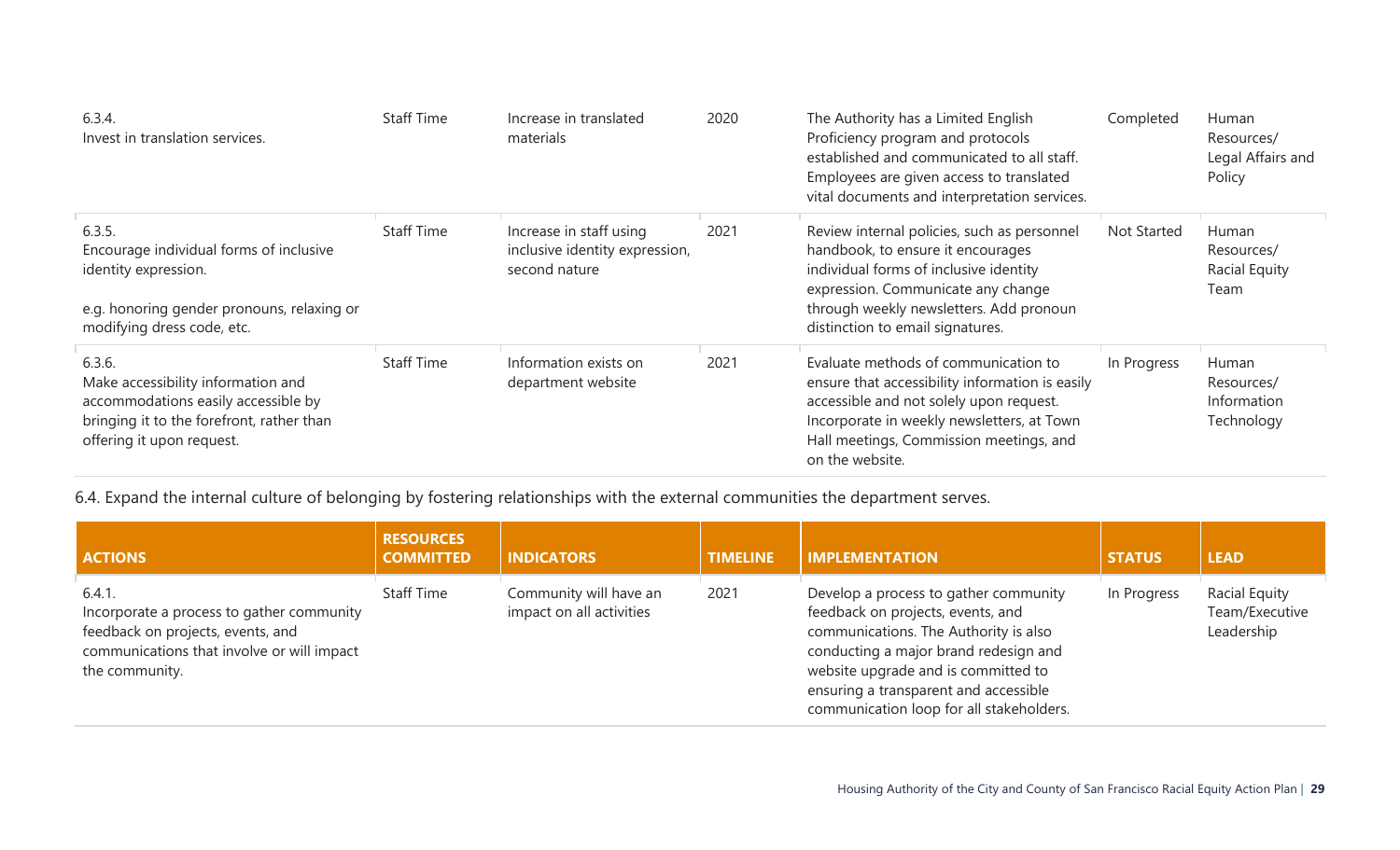| 6.4.2.<br>Find opportunities to invest into and | Staff Time | Community will have an<br>impact on all activities | 2020 | The Authority is continuously identifying<br>opportunities to supports its residents and | In Progress | Racial Equity<br>Team/Executive |
|-------------------------------------------------|------------|----------------------------------------------------|------|------------------------------------------------------------------------------------------|-------------|---------------------------------|
| support the communities the Authority           |            |                                                    |      | will included in the annual report.                                                      |             | Leadership                      |
| serves.                                         |            |                                                    |      |                                                                                          |             |                                 |

### 7. BOARDS AND COMMISSIONS

#### **DEPARTMENT GOAL**

The Authority is committed to ensuring that the Commission is diverse, reflective of the community it serves and holds racial equity as a key goal of its decision-making process and work as it holds the Authority to do the same.

7.1. Ensure a diverse and equitable board and commission members that match the community being served.

| <b>ACTIONS</b>                                                                                                                                      | <b>RESOURCES</b><br><b>COMMITTED</b> | <b>INDICATORS</b>                                                                | <b>TIMELINE</b> | <b>IMPLEMENTATION</b>                                                                                                                                                                                                                                                                                                                              | <b>STATUS</b> | <b>LEAD</b>                 |
|-----------------------------------------------------------------------------------------------------------------------------------------------------|--------------------------------------|----------------------------------------------------------------------------------|-----------------|----------------------------------------------------------------------------------------------------------------------------------------------------------------------------------------------------------------------------------------------------------------------------------------------------------------------------------------------------|---------------|-----------------------------|
| 7.1.1.<br>Review and revise bylaws and rules of order<br>to include inclusive language and align with<br>the Authority's Racial Equity Action Plan. | <b>Staff Time</b>                    | Bylaws, rules of order or<br>other procedures<br>successfully amended            | 2021            | To be consistent with the City, presented<br>resolution to Commission on a Ramaytush<br>Ohlone Land Acknowledgement and<br>resolution adopted. Review of current<br>bylaws and rules of order to identify<br>additional opportunities to align with the<br>Racial Equity Action Plan. Encourage<br>adoption of inclusive language where<br>needed. | In Progress   | Legal Affairs and<br>Policy |
| 7.1.2.<br>Collect current Commission demographic<br>data and include in the department annual<br>report.                                            | <b>Staff Time</b>                    | Annually collect Commission<br>demographic data<br>Include data in annual report | 2021            | Collect current Commission demographic<br>data and incorporate in the annual report.                                                                                                                                                                                                                                                               | In Progress   | Legal Affairs and<br>Policy |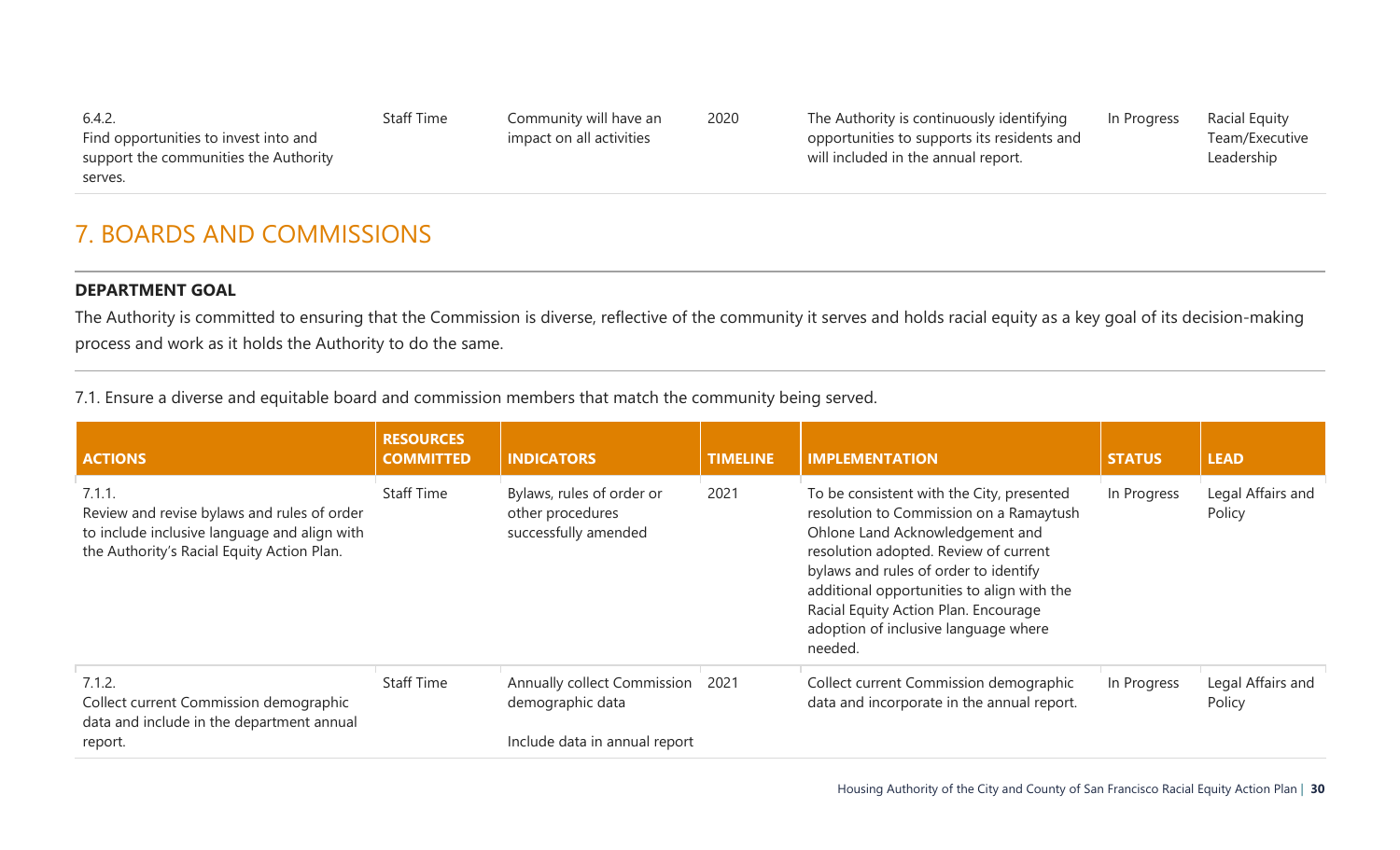| 7.1.3.<br>Reserve Commission seats or create an<br>advisory board as a means to diversity<br>participation. | <b>Staff Time</b> | Number of policies passed<br>with racial equity lens | 2021 | Assess current requirements and<br>prohibitions regarding individuals who can<br>serve on the Commission. | Not Started        | Legal Affairs and<br>Policy |
|-------------------------------------------------------------------------------------------------------------|-------------------|------------------------------------------------------|------|-----------------------------------------------------------------------------------------------------------|--------------------|-----------------------------|
| 7.1.4.<br>Adopt Office of Racial Equity assessment<br>tools to inform decision-making of                    | <b>Staff Time</b> | Number of policies passed<br>with racial equity lens | 2021 | Present to Commission for review and<br>adoption.                                                         | <b>Not Started</b> | Legal Affairs and<br>Policy |
| Commission.                                                                                                 |                   | Budget equity completed                              |      |                                                                                                           |                    |                             |

7.2. Safeguard members so they naturally feel welcomed and valued, not tokenized.

| <b>ACTIONS</b>                                                                             | <b>RESOURCES</b><br><b>COMMITTED</b> | <b>INDICATORS</b>                           | <b>TIMELINE</b> | <b>IMPLEMENTATION</b>                                                                                                            | <b>STATUS</b> | <b>LEAD</b>                 |
|--------------------------------------------------------------------------------------------|--------------------------------------|---------------------------------------------|-----------------|----------------------------------------------------------------------------------------------------------------------------------|---------------|-----------------------------|
| 7.2.1.<br>Determine a regular and standardized<br>protocol for accommodation requests,     | <b>Staff Time</b>                    | Number of diverse<br>Commission members     | 2020            | Leverage data from review current<br>Commission demographic data and<br>incorporate in the annual report (7.1.1). The            | In Progress   | Legal Affairs and<br>Policy |
| centering people with disabilities, working<br>people, parents, etc.                       |                                      | Percentage of Commission<br>retention       |                 | Authority regularly assess its standardized<br>protocol for accommodation requests but<br>will enhance this review to ensure its |               |                             |
| e.g. ASL interpretation, video conferencing,<br>food during meetings, translations, etc.   |                                      | Implementation of inclusive<br>protocols    |                 | protocol is inclusive and communicated to<br>all Authority staff, Commission members,<br>and all stakeholders.                   |               |                             |
| 7.2.2.<br>Commit to ongoing racial equity training<br>being mindful of ongoing and current | <b>Staff Time</b>                    | Number of completed<br>training per quarter | 2021            | Develop racial equity training program to<br>Commission members. Include as part of<br>onboarding for newer members and          | Not Started   | Legal Affairs and<br>Policy |
| issues.                                                                                    |                                      | Increased participation rate                |                 | conduct training annually.                                                                                                       |               |                             |